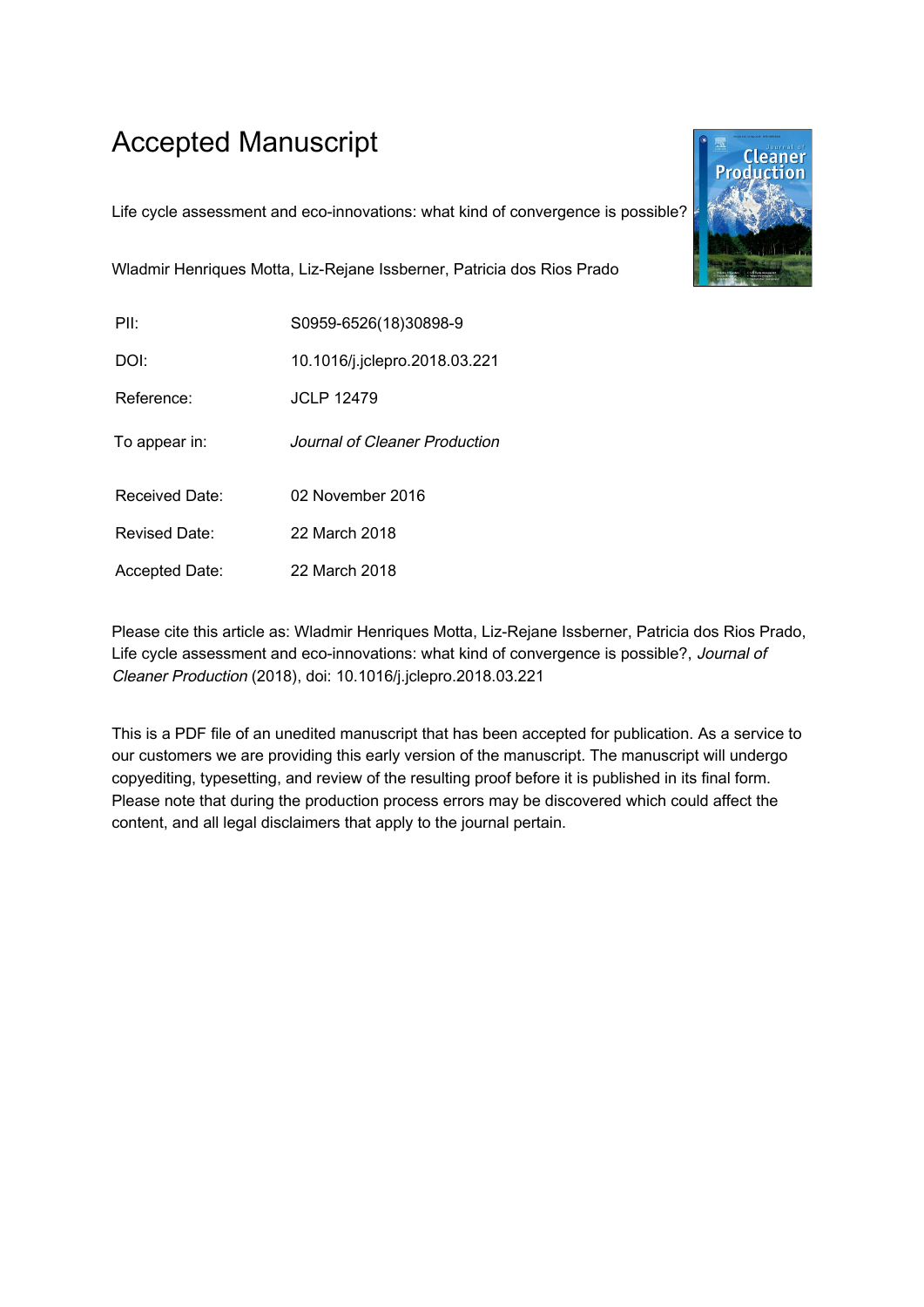# **Life cycle assessment and eco-innovations: what kind of convergence is possible?**

Keywords: eco-innovation; life cycle assessment; ecological crisis; environmental impacts; natural resources; [sustainable consumption and production](http://www.un.org/sustainabledevelopment/sustainable-consumption-production/)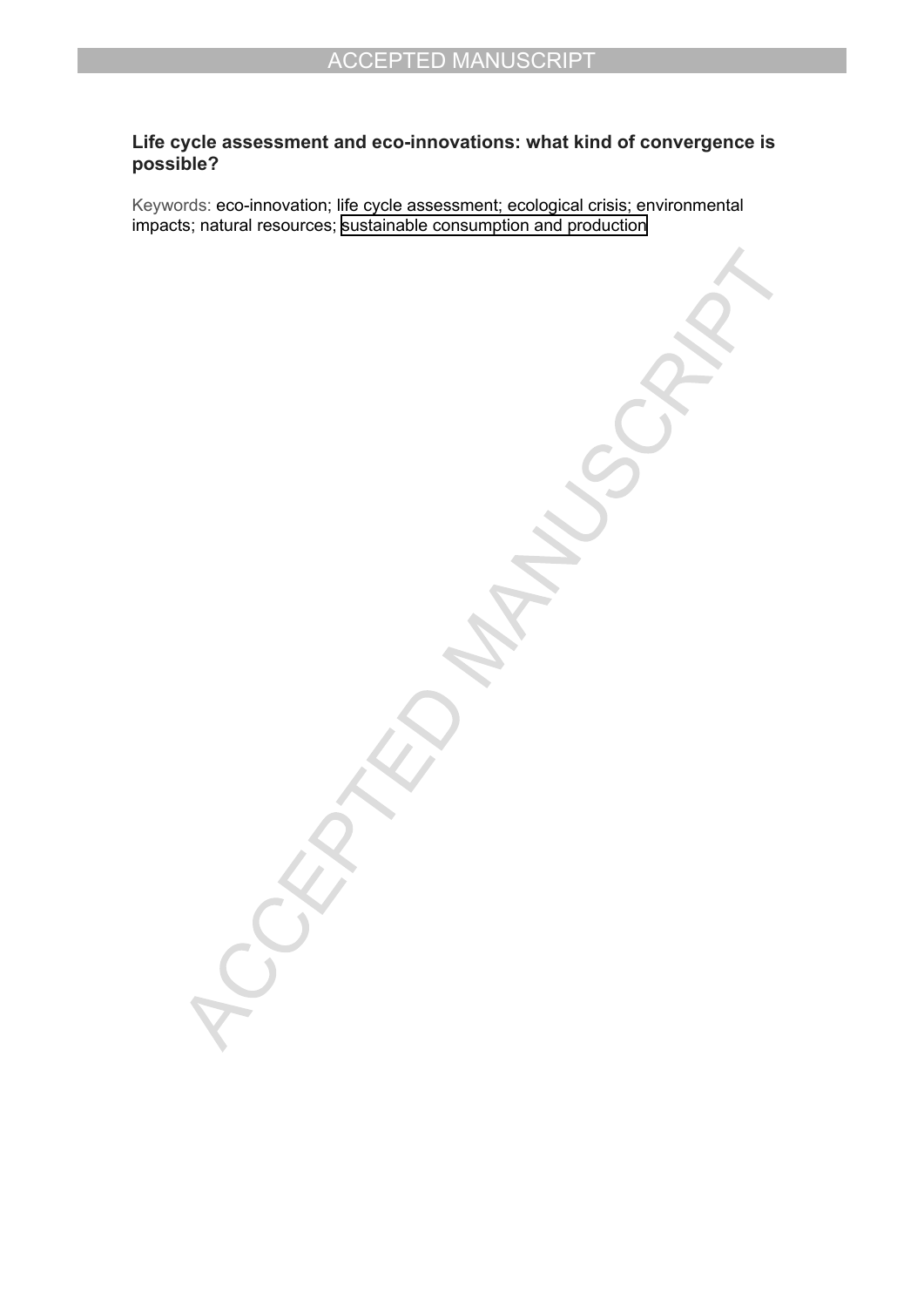### **Abstract**

ion and consumption. Even bettev<br>more and consumption. Even bettev included we carrent environmental problems, it is certain that it can collaborate to minigate<br>change and to adaptation to changes in the environment. By br Generation of goods and services are highly dependent on the use of natural resources. Until very recently, there was an implicit belief that the physical expansion of the economic system could be unlimited, as if the planet would have conditions and time enough to recover and continue to supply resources. This belief implies a confidence in an economic system that would provide whatever is necessary for a continuous growing production and consumption. Even believing that technology alone is not enough to solve the current environmental problems, it is certain that it can collaborate to mitigate climate change and to adaptation to changes in the environment. By bringing environmental aspects into discussions, eco-innovations can affect and transform the innovation system in order to create sustainable processes. However, the main challenge towards the transition to a more sustainable, cleaner and more equitable society is to set innovation in a new context, as until very recently it only considered the economic variables. This change means to value the social and environmental dimension of the innovation. In addition to eco-innovation, Life Cycle Assessment (LCA) is spreading in the industrial environment, offering promising perspectives. LCA is considered a valuable methodology in the environmental sustainability of industry. In this context, the present study addresses LCA and its relationship with the generation of ecoinnovations. Drawing on contributions from literature on eco-innovation and LCA, the paper analyses available evidence on this relationship in a context of the transition towards sustainable development. To structure the debate, the paper offers a conceptual approach and an illustrative case on international researchers' and practitioners' perceptions on the potentially positive relationship between eco-innovation and LCA. The study gathers data in the Web of Science (WoS) Core Collection and in Scopus, in order to provide a picture of the distribution of documents retrieved from these databases, dealing with both eco-innovation and LCA topics. The paper concludes that the convergence of the eco-innovation and LCA studies is quite plausible, but at least in its initial phase, the literature that unites both themes is scarcely found in publications in the area of innovation, being more frequent in the area of engineering and management that usually addresses LCA studies.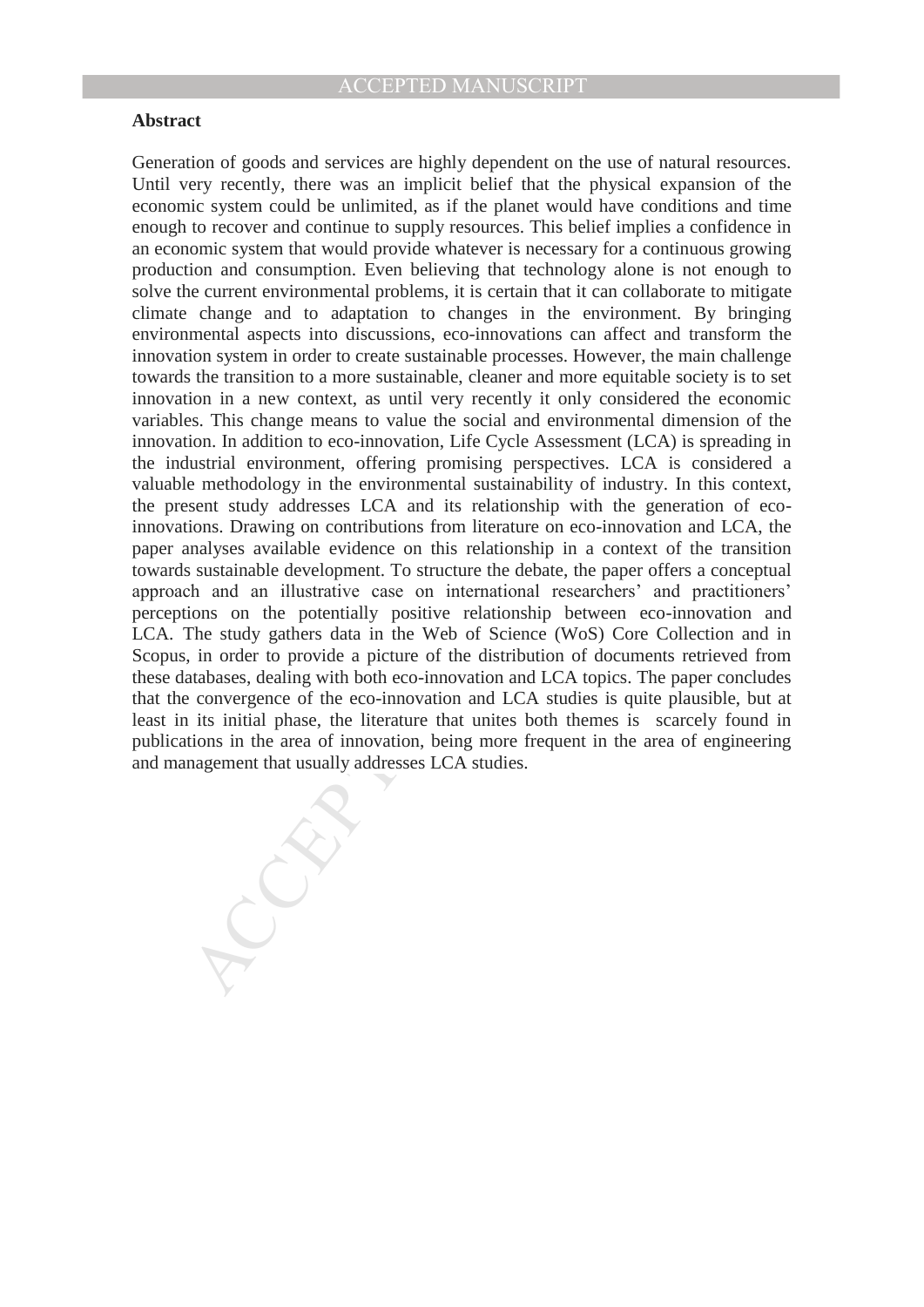### **1. Introduction**

Generation of goods and services are highly dependent on the use of natural resources. Until very recently, there was an implicit belief that the physical expansion of the economic system could be unlimited, as if the planet would have conditions and time enough to recover and continue to supply resources. This belief implies a confidence in an economic system that would provide whatever is necessary for a continuous growing production and consumption. The transformation of natural resources into consumer goods necessarily implies diminishing the stocks of planetary resources (clean water, air, minerals, trees, plants, animals, etc.), polluting the environment throughout the production process, consumption and discarding. Since the industrial revolution, the productive process has run its course, without concern for planetary limits, until the exponential increase of production and consumption beginning in 1950 raised the alarms. That year was the starting point of the so-called Great Acceleration (Steffen et al., 2004, 2015), ëwhen all forms of consumption and degradation started to increase exponentially' (Léna and Issberner, 2016, p. 2). Global warming, rising sea levels, ocean acidification, biodiversity loss, deforestation, and the emergence of islands of pets and plastic in the Pacific are all consequences of human activity (IPCC, 2015), whose magnitude has led stratigraphists to consider that we are living in a new age, the Anthropocene (see Steffen et al., 2007).

The idea of planetary limits and the impacts of human beings' activities on Earth system was investigated in an increasing number of scientific works in the sixties, accompanied by the eruption of several environmental movements in many parts of the world. In 1972, finally, the environmental theme entered in the international agenda with the first United Nations Conference on the Human Environment in Stockholm. Since then, the environmental question has been discussed in numerous international meetings but with advances far short of what is necessary. The most recent annual survey conducted by Global Footprint Network (WWF, 2016)<sup>1</sup> indicates that there is an increasing consumption of natural resources on the planet. This survey informs that since 2000 (first year of the survey) overshoot has grown resulting in the change of the Earth Overshoot Day from early October to August. By August 2nd 2017<sup>2</sup> , the humanity had already used up nature's entire budget for the year and went into ecological

<sup>&</sup>lt;sup>1</sup> Global Footprint Network is an international research organisation that is measuring how the world manages its natural resources and responds to climate change. Every two years, Global Footprint Network, WWF, and the Zoological Society of London publish the Living Planet Report, a science-based analysis on the health of our planet and the impact of human activity.

<sup>&</sup>lt;sup>2</sup> <https://www.footprintnetwork.org/our-work/earth-overshoot-day/>)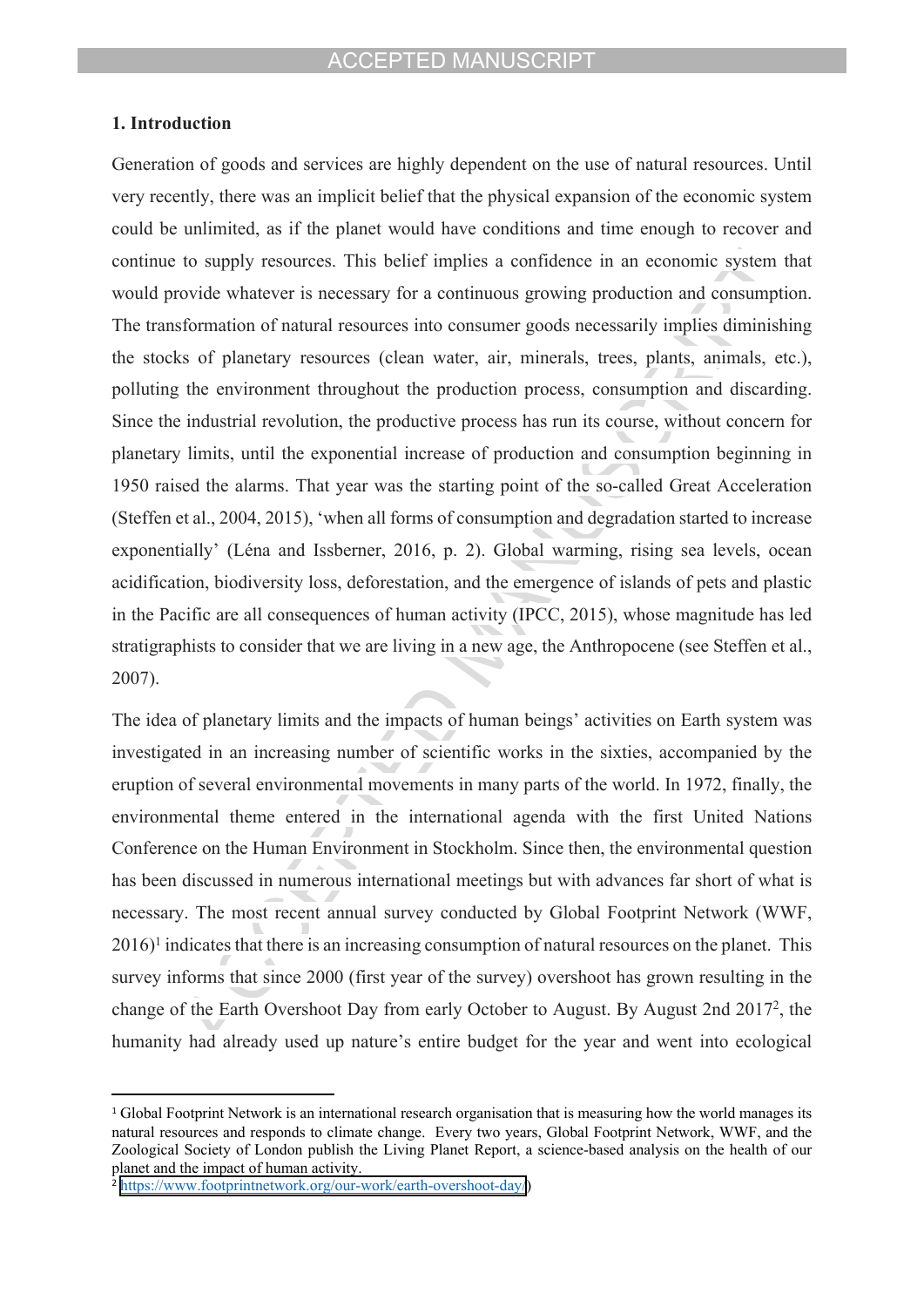overshoot. For many industries, the environmental issue is a barrier to business, particularly the fossil industry. The delay in taking action to mitigate climate change is due to the conflict of information and disinformation among scientists and lobbies, although the Intergovernmental Panel on Climate Change (IPCC) has announced that the human influence on the climate system is unequivocal. IPCC have also proclaimed with 95% certainty that despite the radical changes, the next century will see an increase in temperatures (IPCC, 2015). Besides, a mathematical analysis of citation networks found that consensus on climate documents was formed in the early 1990s (Shwed and Bearman, 2010).

Technology is often referred to as the possible solution to the environmental crisis. According to Veiga and Issberner (2012, p. 128), ëinnovations, particularly technological ones, are part of the solution. But they have been part of the ecological problem<sup>3</sup>. The blind belief in technology led authors as Tanuro (2014) to argue that "environmental" policies are far from addressing the essential issue: how to reduce material output and provide a decent standard of living to human beings. For him, current policies aim to prolong business as usual by avoiding any structural transformation that might question the power structure and values that lead to catastrophe. Huesemann and Huesemann (2011) provide insightful arguments, questioning the issue in their book *Why technology won't Save us or the Environment*. This idea refers to economist Joan Robinson (1964) when saying that 'it is far easier to build machines than to reorganise society' (Robinson, 1964, p.77).

However, even believing that technology alone is not enough to solve the current environmental problems, it is certain that it can collaborate to mitigate climate change and to adaptation to changes in the environment. In this context, eco-innovations are gaining increasing attention in literature as well as in government and business context (Hojnik and Ruzzier, 2016). By bringing environmental aspects into discussions, eco-innovations can affect and transform the innovation system in order to create sustainable processes (Carrillo-Hermosilla et al., 2010).

Like traditional innovations, eco-innovations may occur through different ways by combining materials and production processes, creating new products or offering a new attribute to an existing product in a new production method. They can also be related to the discovery of new supply of raw materials, to the opening of new markets and market niches, to a change in the composition of a product, to the extension of the lifetime of a product and so on. However, the main challenge towards the transition to a more sustainable, cleaner and more equitable society is to set innovation in a new context, as until very recently it only considered the economic and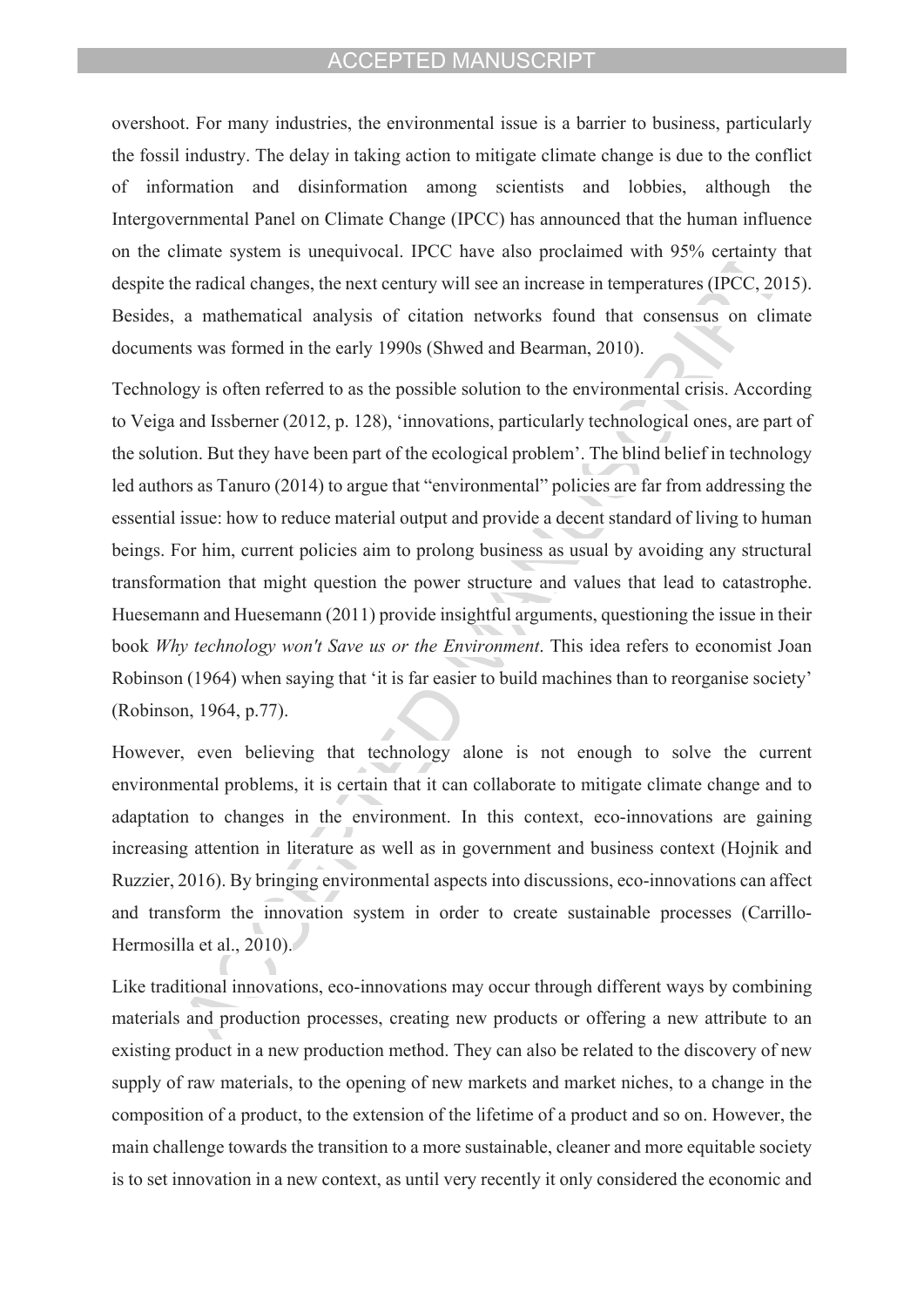technical variables. This change means to value the social and environmental dimension of the innovation (Bleischwitz et al., 2009).

In addition to eco-innovation, new technological and methodological approaches are spreading in the industrial environment, offering promising perspectives. Life Cycle Assessment (LCA) is considered a valuable tool in the environmental sustainability of industry. It intends to revise the complex interaction between environmental aspects and the product life cycle, taking into account the entire product supply chain. According to experts, this tool makes possible an analysis of how the product may affect the environment during the phases of resource consumption, manufacturing processes, use and discard (Benedetto and Klemes, 2009; Piekarski et al., 2013; Welz et al., 2011).

In this context, the present study addresses LCA and its relationship with the generation of ecoinnovations. It aims at reviewing and discussing the concepts of eco-innovation and LCA, as well as how the positive feedback mechanisms can help to reduce natural resources use and the generation of environmental impacts. In addition, the study makes a search on publications in reputed journals, aiming to identify the presence of eco-innovation and LCA themes discussed in the same documents. The results of an illustrative case on the relationship between LCA and eco-innovation are also discussed in the present study. With this background, we hope to contribute to a better understanding of the relationship between LCA and eco-innovations and to the possible convergence of these themes.

The paper is structured as follows. Section 2 presents a theoretical background for the paper, reviewing eco-innovation and LCA concepts. Section 3 presents the methodological approach and data. Section 4 discusses the results and findings. Concluding remarks are presented in Section 5.

#### **2. Theoretical background**

The current ecological crisis requires an understanding that there are ecological limits for human interventions on the planet. This will require crucial transitions in the current societal systems of production and consumption, as they are the root cause of environmental pressures. Such transitions will demand deep and far-reaching changes in prevailing paradigms, routines, technologies, behaviour and way of thinking (Boons 2009; EEA, 2015; Machiba 2010). In this context, firms play a crucial role as the largest consumers of natural resources and the main agents to cause environmental degradation (Cohen and Winn, 2007). Products and services also directly affect people's lives, their behaviours and patterns of consumption (Agarwall,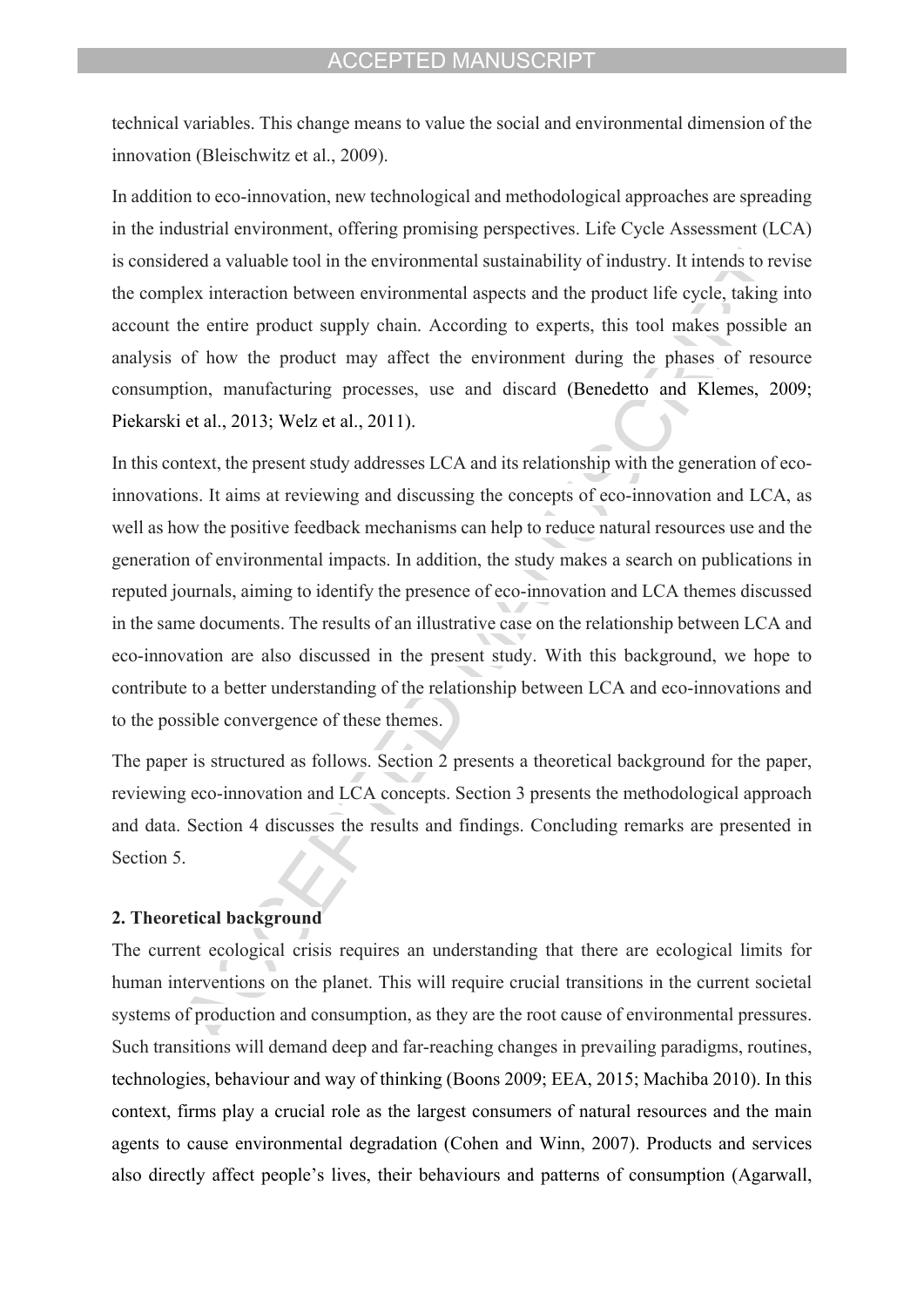2004; Gunther and Thorson, 1992). For these reasons, firms have been under great pressure to have an active position in addressing aspects related to energy and water use, reduction of emissions, adoption of clean technologies, management of natural resources and waste (Freeman et al., 2010; Montalvo, 2008; Zollo et al., 2013).

These and other climate change and environmental related challenges have raised an expectation that innovations would be the solution or the means to build the solutions to ecological problems (Boons et al., 2013; European Commission, 2010; OECD, 2011; Porter and Kramer, 2011). However, for a long time, the development and adoption of innovations  $$ be it in products, processes, and forms of management or service offering – have been oriented by competiveness not by environmental concerns (Prado and Issberner, 2016; Veiga and Issberner, 2012). For the organisations, innovation is considered crucial for generating returns, reducing production costs and improving the quality and performance of products or services (Srinivasan et al., 2009; Teece, 1993). However, it is not unusual that the development and / or adoptions of environmental related innovations by organisations are associated to regulatory pressures. Regulations are identified as the main driver for different types of innovations (such as product, process, organisational) and influence both stages of the development and the diffusion of eco-innovations (Bossle et al., 2016; Hojnik and Ruzzier, 2016). Under these contradictory circumstances  $-$  being part of the problem, but also likely to be part of the solution  $-$  the role played by innovation is being questioned. This issue has received considerable attention from scholars, managers and policy-makers in an attempt to find out how innovations can help the transition towards a more sustainable model (Adams et al., 2016; Boons et al., 2013). For many of them, eco-innovations and LCA play a key role in this context (Bocken et al., 2012; del RÌo et al. 2016; Pacheco et al. 2017; Piekarski et al., 2013).

### *2.1. Discussing the concept of Eco-innovation*

Within the literature that relates environmental concerns to innovation, there is a variety of conceptualisations for eco-innovation and related terms (Adams et al., 2016) which sometimes are used interchangeably (see Díaz-García et al., 2015; Karakaya et al., 2014; Xavier et al., 2017). In fact, in an earlier exploratory literature review, Schiederig et al. (2012) had already identified that the three different notions of green, eco/ecological and environmental innovation are largely used as synonyms while the concept of sustainable innovation included a social dimension which is not addressed by the previous notions (see also Boons et al., 2013; Hojnik and Ruzzier, 2016). OECD (2009) defines eco-innovation emphasising that it involves ëbroader social arrangements<sup>†</sup> which can prompt changes in existing institutional structures. Despite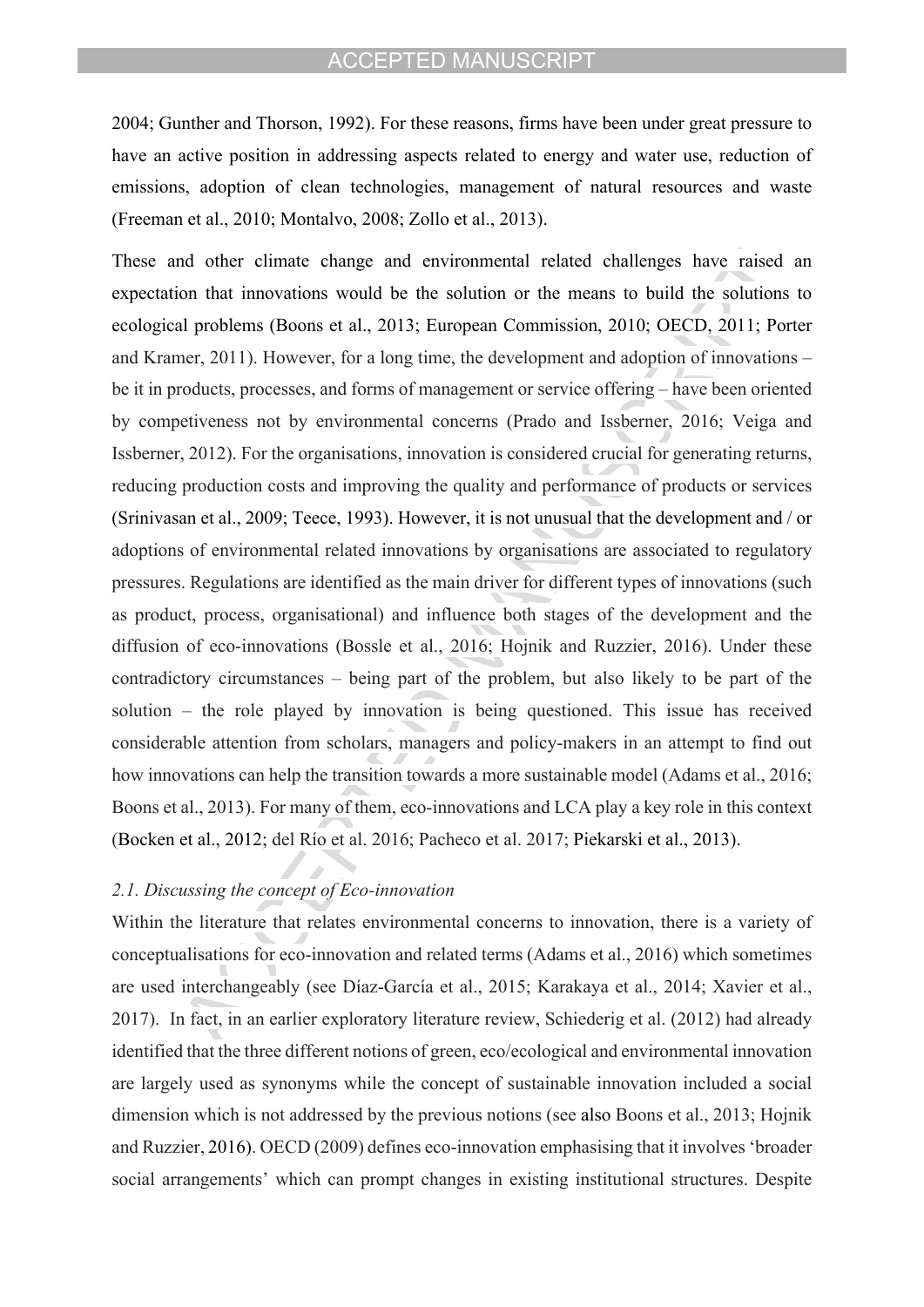that, studies on environmental management, sustainability and innovation seems to have paid little attention to innovation as a potential means to add social and environmental value to economic returns (Doherty et al., 2014). In a context of discussing innovation as a means for sustainable development, change is crucial  $-$  and changing the way things are done is directly related to core aspects of innovation. However, social aspects may be changed even if the motivation for the adoption of an eco-innovation is considered 'just' environmental or even only aimed at costs reduction. While in a period of transition towards a more sustainable model, measures such as performance and competitiveness may still be needed. Thus, for the purposes of this paper, we will focus on the definitions and usage of the concept of 'eco-innovation' as a starting point to address change – both incremental and radical (Carrillo-Hermosilla et al., 2010).

A growing body of literature on eco-innovation has been published particularly after 2009- 2010 (Bossle et al., 2016; DÌaz-GarcÌa et al., 2015; Karakaya et al., 2014; Xavier et al., 2017)**,**  including literature reviews in recent years which provide an overview and a synthesis on ecoinnovation and related issues (see Table 1). Some of them focus on eco-innovation drivers (see Bossle et al., 2016; Hojnik and Ruzzier, 2016; del Río et al., 2016) while others are even more context-specific focusing on determinants of eco-innovations in manufacturing SMEs (see Pacheco et al., 2017). Despite some variance in focus, databases and number of documents analysed, these reviews agree that eco-innovation is a topic of growing interest in the last decade whose definitions can greatly differ. This interest comes from both industry and academia with a particular interest on what makes a firm develop or adopt an eco-innovation  $$ though regulations have shown to be the main motivation so far.

#### **Table 1**

| Reference     | Journal of publication  | Focus of the review | <b>Main Findings of the review</b>             |
|---------------|-------------------------|---------------------|------------------------------------------------|
| Díaz-García   | Innovation              | General<br>overview | Increase in the relevance of this issue within |
| et al. (2015) | Management, Policy $\&$ | on eco-innovations  | academia since 2007:                           |
|               | Practice                |                     |                                                |
|               |                         |                     | The use of this term should imply a full life  |
|               |                         |                     | cycle analysis of input and output factors;    |
|               |                         |                     |                                                |
|               |                         |                     | Six categories of recurring themes were        |
|               |                         |                     | identified (performance, drivers, process,     |
|               |                         |                     | context, types, and policy). In all of them,   |
|               |                         |                     | "drivers" is the main topic of research;       |
|               |                         |                     |                                                |
|               |                         |                     | At the macro level: literature highlights the  |
|               |                         |                     | relative importance of regional factors such   |
|               |                         |                     | as "transition regions" and "industrial        |

Recent literature reviews on eco-innovation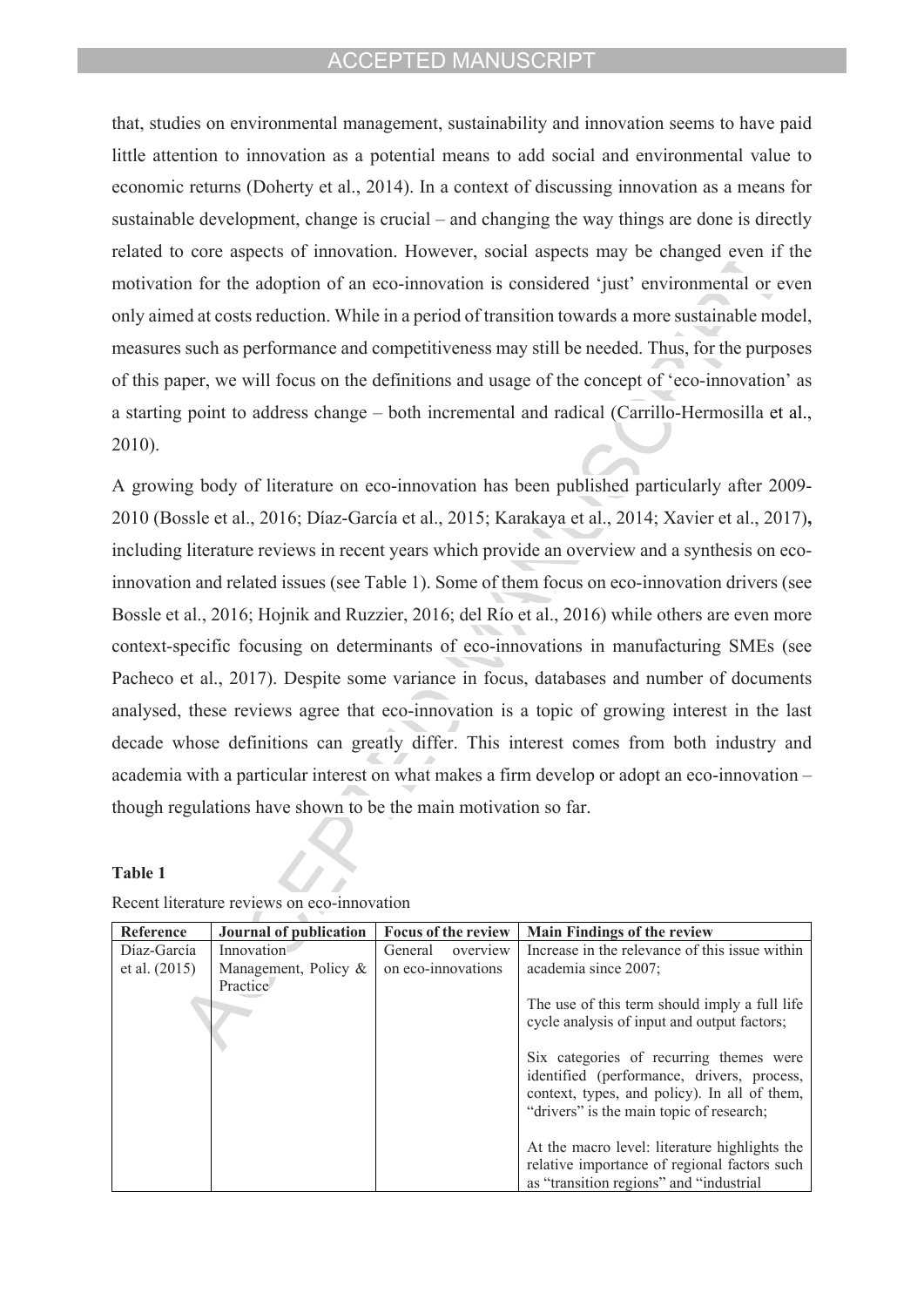|                |                          |                                  | districts";                                                                                                      |
|----------------|--------------------------|----------------------------------|------------------------------------------------------------------------------------------------------------------|
|                |                          |                                  | At the meso level: market dynamics,                                                                              |
|                |                          |                                  | pressure groups and networks are key                                                                             |
|                |                          |                                  | elements in fostering eco-innovations;                                                                           |
|                |                          |                                  | At the micro level: visionary management                                                                         |
|                |                          |                                  | and managerial concern are considered two                                                                        |
|                |                          |                                  | of the most important factors in the                                                                             |
|                |                          |                                  | development of eco-innovations, along with                                                                       |
|                |                          |                                  | key resources and capabilities (such as<br>qualified personnel, networking<br>and                                |
|                |                          |                                  | absorptive capacity and green organisational                                                                     |
|                |                          |                                  | identity).                                                                                                       |
| Bossle et al.  | Journal<br>of<br>Cleaner | Drivers for adoption             | Growing interest in this concept, from both                                                                      |
| (2016)         | Production               | of eco-innovations               | managerial and academic perspective;                                                                             |
|                |                          |                                  | To boost performance, companies need to                                                                          |
|                |                          |                                  | improve the focus in eco-innovation as an                                                                        |
|                |                          |                                  | explicit goal of their strategies;                                                                               |
|                |                          |                                  | Regulation is the most cited factor along                                                                        |
|                |                          |                                  | with normative pressures and the need for                                                                        |
|                |                          |                                  | efficiency (cost saving, for example);                                                                           |
|                |                          |                                  | Although companies are starting to develop                                                                       |
|                |                          |                                  | eco-innovations, motivation is still very                                                                        |
|                |                          |                                  | much oriented towards compliance with                                                                            |
|                |                          |                                  | standards and not to truly achieving<br>sustainable goals.                                                       |
| del Río et al. | Journal<br>of<br>Cleaner | econometric                      | The following issues are identified as gaps in                                                                   |
| (2016)         | Production               | analyses of firm-                | the literature as they were missing or scarce<br>in the studies analysed:                                        |
|                |                          | level drivers<br>for             |                                                                                                                  |
|                |                          |                                  |                                                                                                                  |
|                |                          | adoptions of eco-<br>innovations | An integrated theoretical framework which                                                                        |
|                |                          |                                  | the<br>insights<br>from<br>different<br>merges                                                                   |
|                |                          |                                  | approaches;                                                                                                      |
|                |                          |                                  | The influence of some variables such as                                                                          |
|                |                          |                                  | demand-pull and cost-savings, and internal                                                                       |
|                |                          |                                  | and international factors;                                                                                       |
|                |                          |                                  | Studies on the drivers of eco-innovation                                                                         |
|                |                          |                                  | versus drivers of general innovation;                                                                            |
|                |                          |                                  |                                                                                                                  |
|                |                          |                                  | Analyses of the relevance of different drivers<br>of eco-innovation for distinct eco-innovator                   |
|                |                          |                                  | and eco-innovation;                                                                                              |
|                |                          |                                  |                                                                                                                  |
|                |                          |                                  | Studies on middle income and developing<br>countries;                                                            |
|                |                          |                                  |                                                                                                                  |
|                |                          |                                  | The use of panel data in the econometric<br>analyses (most studies have relied on micro                          |
|                |                          |                                  | econometric methods based on cross-section                                                                       |
|                |                          |                                  | data - mostly logit and probit models);                                                                          |
|                |                          |                                  | Detailed econometric<br>the<br>on                                                                                |
|                |                          |                                  | analyses<br>distinct<br>drivers<br>and<br>barriers<br>to<br>eco-<br>innovation in different sectors and regions; |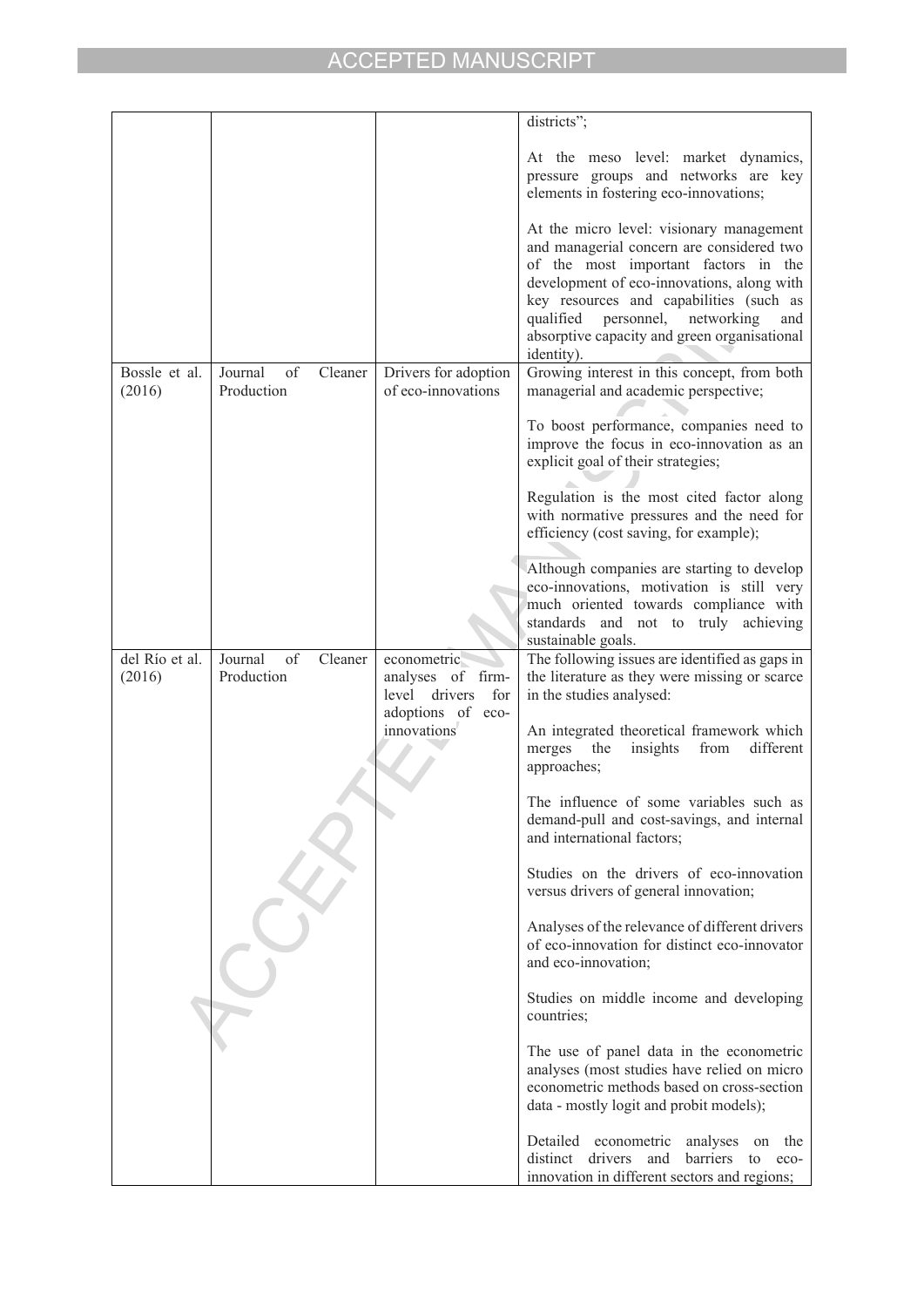|                                    |                                                         |                                                                              | The position of the firm in the value chain<br>and the market structure and its influence on<br>the propensity to eco-innovate.                                                                                                                                                                                                                                                                                                                                                                                                                                                            |
|------------------------------------|---------------------------------------------------------|------------------------------------------------------------------------------|--------------------------------------------------------------------------------------------------------------------------------------------------------------------------------------------------------------------------------------------------------------------------------------------------------------------------------------------------------------------------------------------------------------------------------------------------------------------------------------------------------------------------------------------------------------------------------------------|
| Hojnik<br>and<br>Huzzier<br>(2016) | Environmental<br>Innovation and Societal<br>Transitions | of<br>Drivers<br>eco-<br>innovation                                          | Regulations and market pull factors are the<br>most critical drivers of eco-innovation in<br>companies;                                                                                                                                                                                                                                                                                                                                                                                                                                                                                    |
|                                    |                                                         |                                                                              | Regulations remain a dominating driving<br>force compared to other factors for different<br>eco-innovation types (product, process and<br>eco-innovation,<br>organisational<br>environmental<br>technology<br>and.<br>environmental R&D);                                                                                                                                                                                                                                                                                                                                                  |
|                                    |                                                         |                                                                              | Regulations play a role in both stages of eco-<br>innovation (development and diffusion) and<br>prevail over economic incentive instruments;                                                                                                                                                                                                                                                                                                                                                                                                                                               |
|                                    |                                                         |                                                                              | eco-innovation,<br>Product<br>process<br>eco-<br>innovation, organisational eco-innovation,<br>and environmental R&D investments seem<br>to be driven by common drivers, such as<br>regulations, market pull factors, EMS, and<br>cost savings, as well as to be positively<br>associated with company size.                                                                                                                                                                                                                                                                               |
|                                    |                                                         |                                                                              | Most studies focus on the adoption/diffusion<br>stage.                                                                                                                                                                                                                                                                                                                                                                                                                                                                                                                                     |
| Pacheco<br>et<br>al. (2017)        | Journal<br>of<br>Cleaner<br>Production                  | Determinants<br>of.<br>eco-innovations<br>in<br>manufacturing<br><b>SMEs</b> | determinants<br>of<br>Twenty-three<br>eco-<br>innovations for manufacturing SMEs are<br>identified and classified in seven categories<br>(External<br>context,<br>Internal<br>context,<br>Strategies, Learning, Structure, Operations,<br>and Results).                                                                                                                                                                                                                                                                                                                                    |
|                                    |                                                         |                                                                              | The determinants considered most critical<br>were: Governmental policy supporting eco-<br>innovation;<br>Availability<br>of<br>resources<br>(people, technology, knowledge); Perception<br>of the strategic relevance of eco-innovation;<br>Technological<br>advisory<br>oriented<br>to<br>environment; Product and process eco-<br>innovation oriented methods; Cooperation<br>and partnership within supply networks.                                                                                                                                                                    |
|                                    |                                                         |                                                                              | Some strategic alternatives to mitigate the<br>impact of certain determinants are identified<br>as deserving further attention:<br>(i) the adoption of a proactive behaviour to<br>co-create value developing eco-innovations<br>in partnership with customers, (ii) the<br>application of the PSS perspective on eco-<br>innovation (Ceschin, 2013; Bertoni et al.,<br>$2015$ ),<br>(iii) the use for eco-innovation of specific<br>tools consolidated in previous studies such as<br>LCA, TRIZ, Eco-design, Biomimetic (Chen,<br>2014; Fresner et al., 2010; Recchioni et al.,<br>2007), |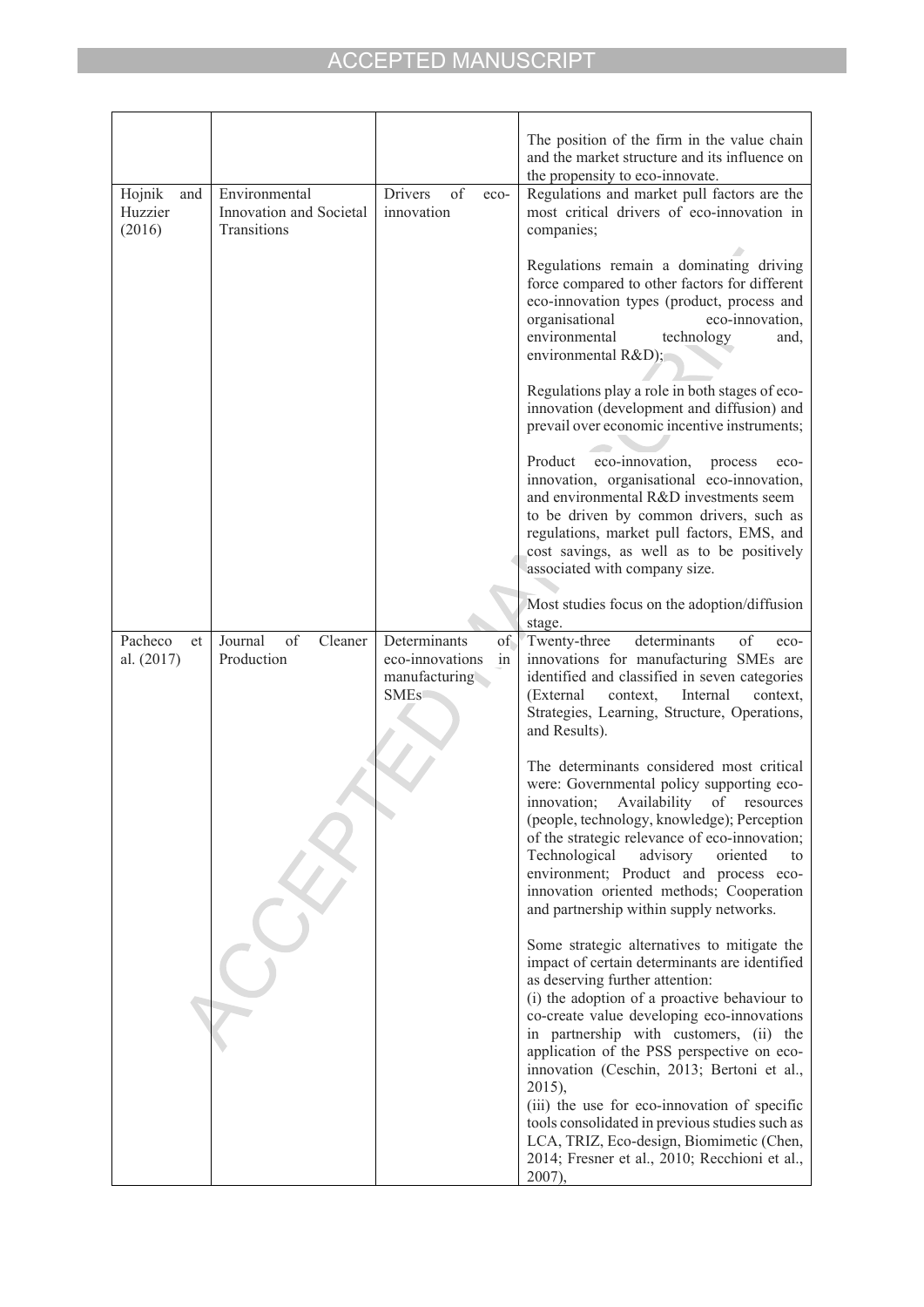|                         |                                        |                                            | (iv) the establishment of partnerships within<br>the supply chain oriented to eco-innovation,<br>(v) the establishment of a culture favourable<br>for eco-innovation.                                                                          |
|-------------------------|----------------------------------------|--------------------------------------------|------------------------------------------------------------------------------------------------------------------------------------------------------------------------------------------------------------------------------------------------|
| Xavier et al.<br>(2017) | Journal<br>of<br>Cleaner<br>Production | Focus<br>on<br>$eco-$<br>innovation models | The models analysed reveal a predominance<br>of generic and descriptive characteristics;                                                                                                                                                       |
|                         |                                        |                                            | There is a gap of eco-innovation models<br>related to organisational structural factors<br>(specific skills, environmental capacity,<br>culture, leadership) and to social aspects of<br>sustainability;                                       |
|                         |                                        |                                            | Opportunities for normative models can be<br>highlighted, such as methods, tools and<br>models, which can be adapted to systems and<br>industrial segments.                                                                                    |
|                         |                                        |                                            | Application<br>opportunity of the<br>non-<br>experimental models in segments not yet<br>studied, such as: information technology,<br>biotechnology,<br>mechatronics.<br>food,<br>pharmaceutical, automotive, construction,<br>military, naval; |
|                         |                                        |                                            | Despite some research focus on product-<br>service system, no model of eco-innovation<br>was proposed specifically to a service<br>industry.                                                                                                   |
|                         |                                        |                                            | Some studies have had their studies applied<br>to SMEs, but no model direct at small TBCs<br>(technology-based companies).                                                                                                                     |

Source: The Authors.

From a historical perspective, many studies recognise Fussler and James (1996) as the first scholars to use the term in the specialised literature (Díaz-García et al., 2015; Karakaya et al., 2014; Pacheco et al., 2017). In their book *Driving Eco-Innovation,* the authors define ecoinnovations as "new products and processes which provide customer and business value but significantly decrease environmental impact". Similarly, many definitions have been stated since then which differ from the definition of innovation in Schumpeterian terms<sup>3</sup> in relation to the reduction of environmental burdens. Rennings (2000) observes this difference in terms of content of change and direction. While general innovation is neutral and open in all directions, eco-innovation is 'motivated by concern about direction and content of progress' (Rennings, 2000, p. 322). Oltra (2008) argues that the main specificity of any environmental  $innovation - beside a "positive impact" on the environment - is related to the determining role$ of regulation. Rennings (2000) and Oltra (2008) relate this specificity to the "double externality

<sup>3</sup> Schumpeter, J. A. (1934, 1980). The theory of economic development. Oxford University Press: London.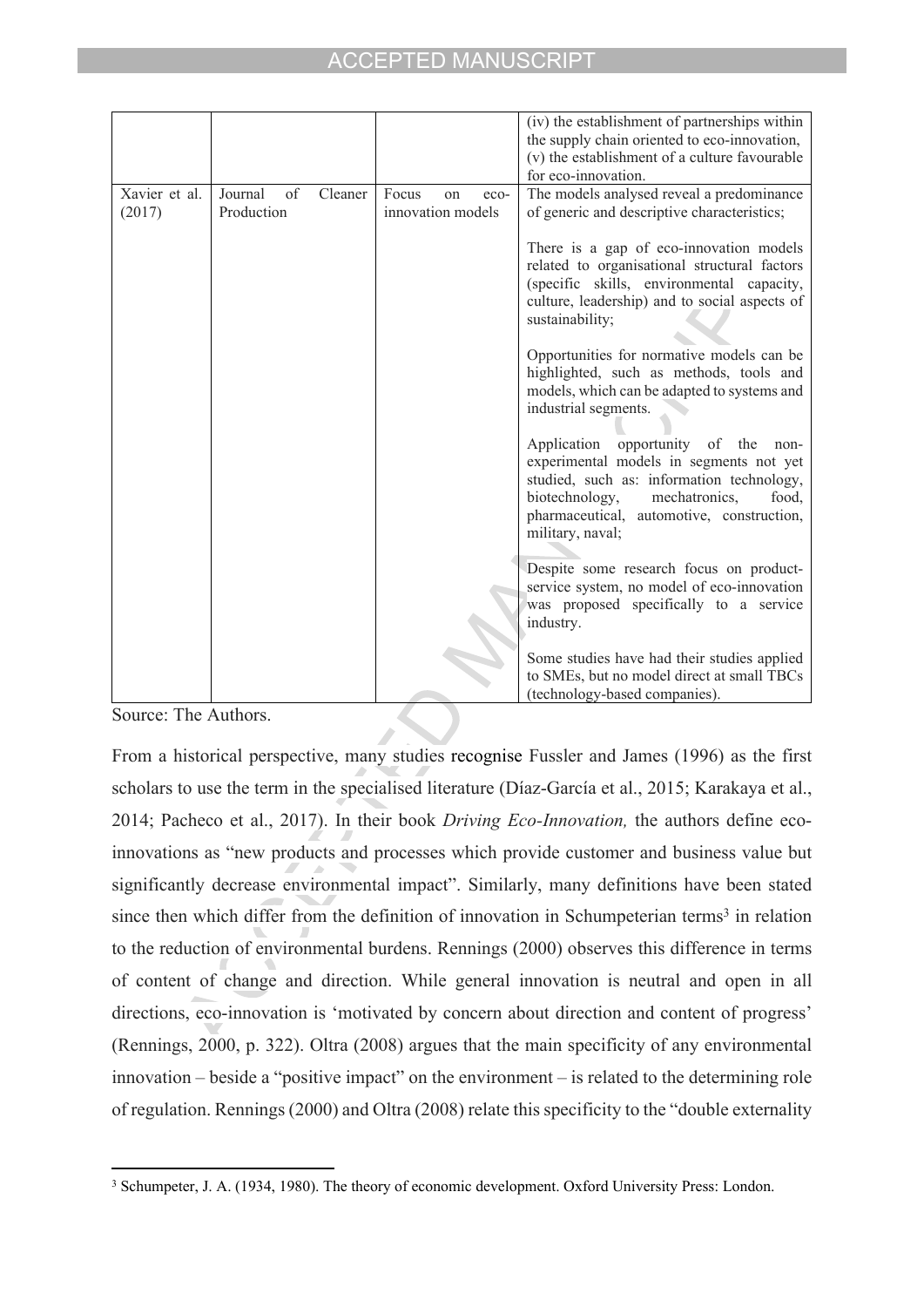problemî, which reduces the incentives for firms to invest in eco-innovations demanding the use of policy instruments and the existence of what Rennings (2000) calls the "regulatory pushpull" effect.

Other studies followed adding new perspectives to the reduction of environmental impacts. Some definitions, for example, brought an economic dimension from the industrial dynamics perspective. Along these lines, Andersen (2008) and Foxon and Andersen (2009) classify as eco-innovation any innovation that can attract 'green rents' in the market, reduce the net environmental impacts and create value for organisations. Ekins (2010) considered ecoinnovation as any change that benefits the environment while increasing the economic and environmental performance of an organisation. Other studies bring the matter of motivation to the debate. For some, following OECD's definition, the concept of eco-innovation is not restricted to the intentionality of environmental improvement (OECD, 2009). In general, this is the perspective adopted by those studies, which analyse the drivers and determinants for the adoption of eco-innovations (Bossle et al. 2016; del RÌo et al. 2016; Hojnik and Ruzzier 2016; Pacheco et al. 2017). In many cases, there is evidence that the motivation for adopting an ecoinnovation is not necessarily environmental, but rather, it is 'good for business' and brings environmental benefits as a positive side effect (EIO 2016; Motta et al., 2017; Oltra, 2008). As noticed by Carrillo-Hermosilla et al. (2010), environmental and other motivations may become entangled and thus challenging to establish a clear relationship that influences performance; at the same time, from a social perspective, the reasons to eco-innovate may not be so meaningful if the results of the implementation are positive.

From a more comprehensive perspective, Kemp and Pearson (2008) introduce the importance of the life cycle in the debate and define eco-innovations as:

> ìthe production, assimilation or exploitation of a product, production process, service or management or business method that is new to the organization (developing or adopting it) and which results, throughout its life cycle, in reductions in environmental risks, pollution and other negative impacts of resources use (including energy use) compared to relevant alternatives" (Kemp and Pearson, 2008, p. 7).

This definition highlights that besides a satisfactory environmental performance, it is also necessary that the product life cycle and the supply chain are analysed (Díaz-García et al., 2015; Jansson, 2011). Otherwise, a production chain may invalidate the environmental benefits of using products and services which are considered sustainable (Kemp and Pearson, 2008;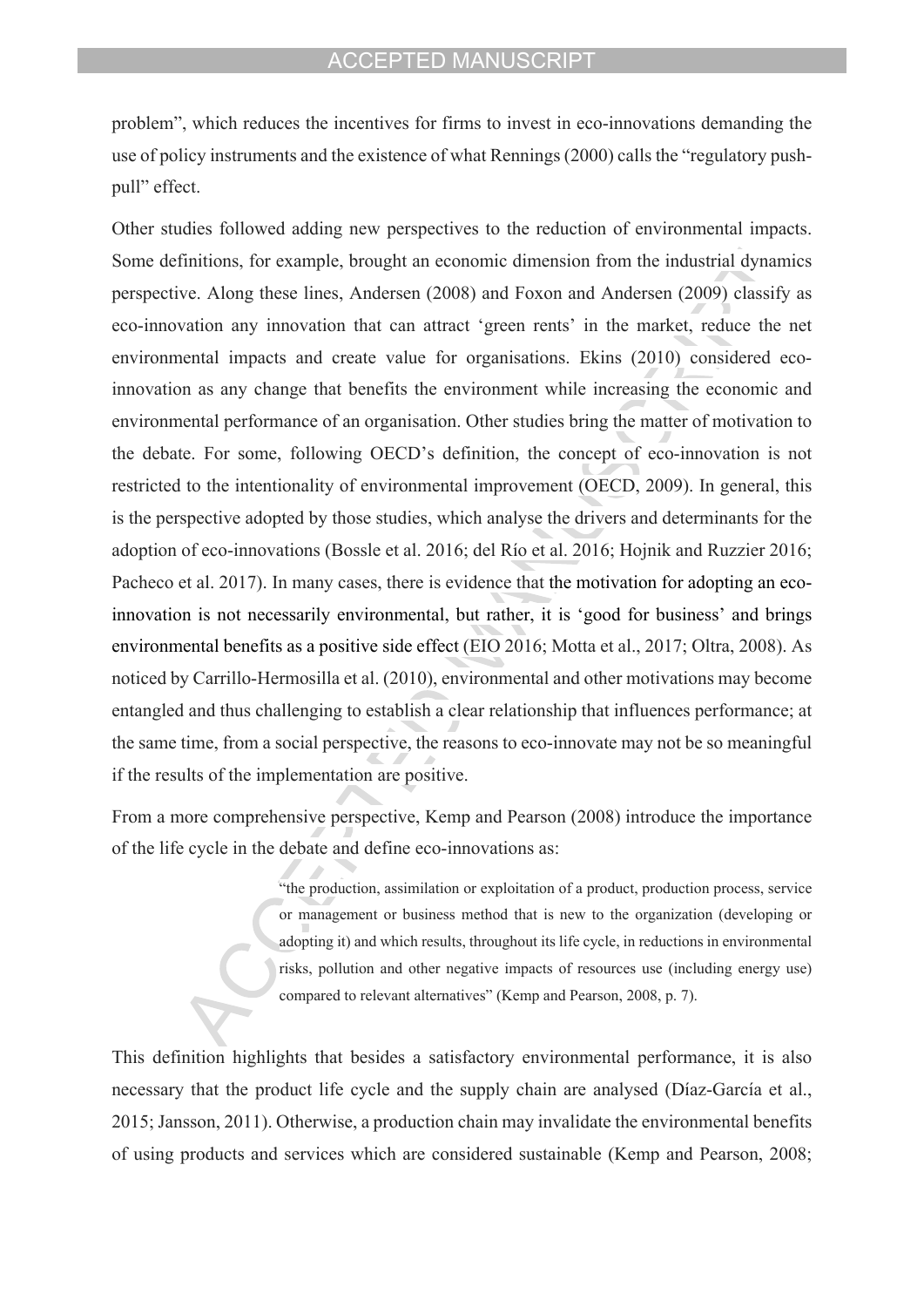Kemp, 2009; O'Hare et al., 2010). Another important aspect of this definition is the comparison to other existent alternatives. As discussed by Oltra (2008), eco-innovations cannot be defined in terms of absolute environmental impact without referring to alternative technologies. Otherwise, rebound effects may be an undesirable consequence as many cost-saving innovations lead to increased expenditure.

The concept of eco-innovation has been evolving and currently includes any innovation that minimises the use of natural resources and reduces or recovers the discharge of harmful substances to the environment throughout the life cycle (EIO, 2016). This approach takes the usual focus from the end of life and brings it to the whole life cycle, creating opportunities for new business models and concepts such as sharing, leasing and remanufacturing (EIO 2016; Motta et al., 2017). As summarised in Table 2, common features in the definitions of ecoinnovations found in the available literature include: novelty; reduction of environment burdens, use of natural resources, release of toxic substances; and a life cycle perspective. In this paper, we underline that eco-innovations are not just characterised by the reduction of environmental impacts but also by the removal or recovery of the consequences of these impacts. There are some impacts of climate change, for instance, that cannot be reverted – such as sea-level rise, changing geography and ocean acidification (IPCC, 2015). Nevertheless, it is possible to develop technologies to cope with the consequences of these impacts and to improve society's ability to adapt to these inevitable changes.

A transition towards sustainable development will require great efforts to change the usual patterns of production and consumption that has made society get used to waste and overconsume natural resources at least since the beginning of the twentieth century. Nevertheless, there are viable eco-innovations being implemented in different fields and sectors that highlight new opportunities being introduced by the industry and analysed by academic research. These include plastics, bio-based products, food waste, critical raw materials, construction and demolition, among others (EIO, 2016). There are promising eco-innovations with the potential to be scaled-up though most part is concentrated in market niches (EIO, 2016). This means there is an urgent need for the dissemination of these eco-innovations and eco-innovative strategies, so they can reach the mainstream. We suggest an approach that considers the whole life cycle in association of LCA and eco-innovation as an indispensable component of sustainable development research.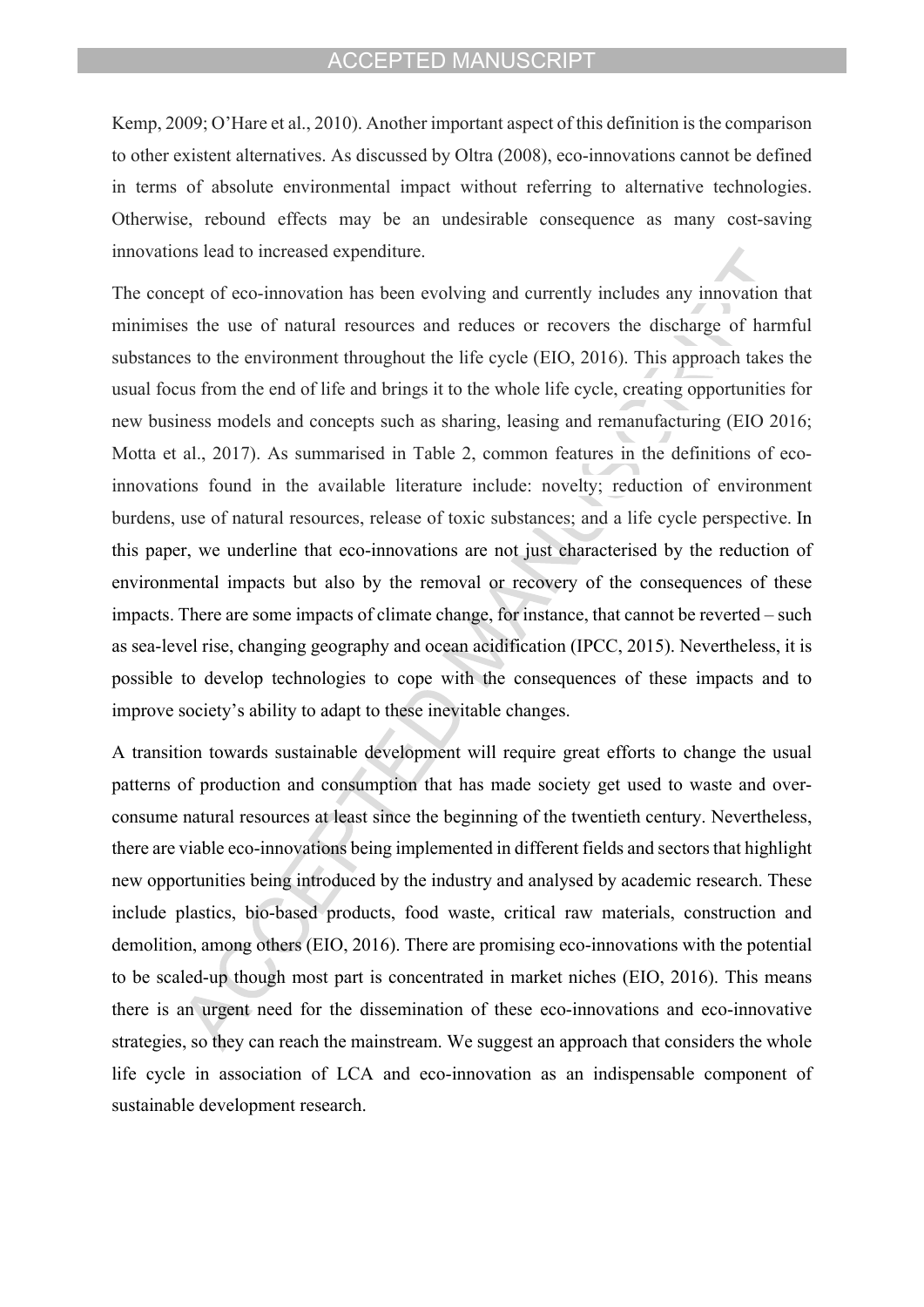# **Table 2**

Definitions of eco-innovation.

| Relevant aspects of the       | Definition of eco-innovation(s)                        | Reference               |
|-------------------------------|--------------------------------------------------------|-------------------------|
| definition                    |                                                        |                         |
| Novelty;                      | "the process of developing new products, processes or  | Fussler<br>and<br>James |
| Reduction of environment      | services which provide customer and business value     | (1996)                  |
| burdens.                      | but significantly decrease environmental impact"       |                         |
| Novelty (even if it is not    | "all measures of relevant actors (firms, politicians,  | Klemmer<br>al.<br>et    |
| novel to the market or to     | unions, associations, churches, private households)    | (1999)                  |
| other firms)                  | which develop new ideas, behaviour, products and       |                         |
| Reduction of environment      | processes, apply or introduce them and which           |                         |
| burdens.                      | contribute to a reduction of environmental burdens or  |                         |
|                               | to ecologically specified sustainability targets"      |                         |
| Reduction and repairing of    | "Innovation which serves to prevent or reduce          | Hemmelskamp             |
| environment burdens.          | anthropogenic burdens on the environment, clean up     | (2000)                  |
|                               | damage already caused or diagnose and monitor          |                         |
|                               | environmental problems."                               |                         |
| Novelty;                      | "the creation of novel and competitively priced goods, | Europe INNOVA           |
| Social perspective;           | processes, systems, services, and procedures designed  | (2006)                  |
| Reduction of use of natural   | to satisfy human needs and provide a better quality of |                         |
| resources;                    | life for all, with a life cycle minimal use of natural |                         |
| Reduction of release of toxic | resources (materials including energy, and surface     |                         |
| substances;                   | area) per unit output, and a minimal release of toxic  |                         |
| Life cycle perspective.       | substances"                                            |                         |
| Novelty (even if it is not    | "the production, assimilation or exploitation of a     | Kemp and Pearson        |
| novel to the market or to     | product, production process, service or management     | (2008)                  |
| other firms);                 | or business method that is novel to the organisation   |                         |
| Reduction of environment      | (developing or adopting it) and which results,         |                         |
| burdens;                      | throughout its life cycle, in a reduction of           |                         |
| Life cycle perspective.       | environmental risk, pollution and other negative       |                         |
|                               | impacts of resources use (including energy use)        |                         |
|                               | compared to relevant alternatives"                     |                         |
| Novelty (even if it is not    | "the production, assimilation or exploitation of a     | European                |
| novel to the market or to     | novelty in products, production processes, services or | Commission (2008)       |
| other firms)                  | in management and business methods, which aims,        |                         |
| Reduction of environment      | throughout its life cycle, to prevent or substantially |                         |
| burdens;                      | reduce environmental risk, pollution and other         |                         |
| Life cycle perspective        | negative impacts of resource use (including energy)"   |                         |
| Reduction of environment      | "the same as other types of innovation but with two    | OECD (2009)             |
| burdens;                      | important distinctions: 1) eco-innovation represents   |                         |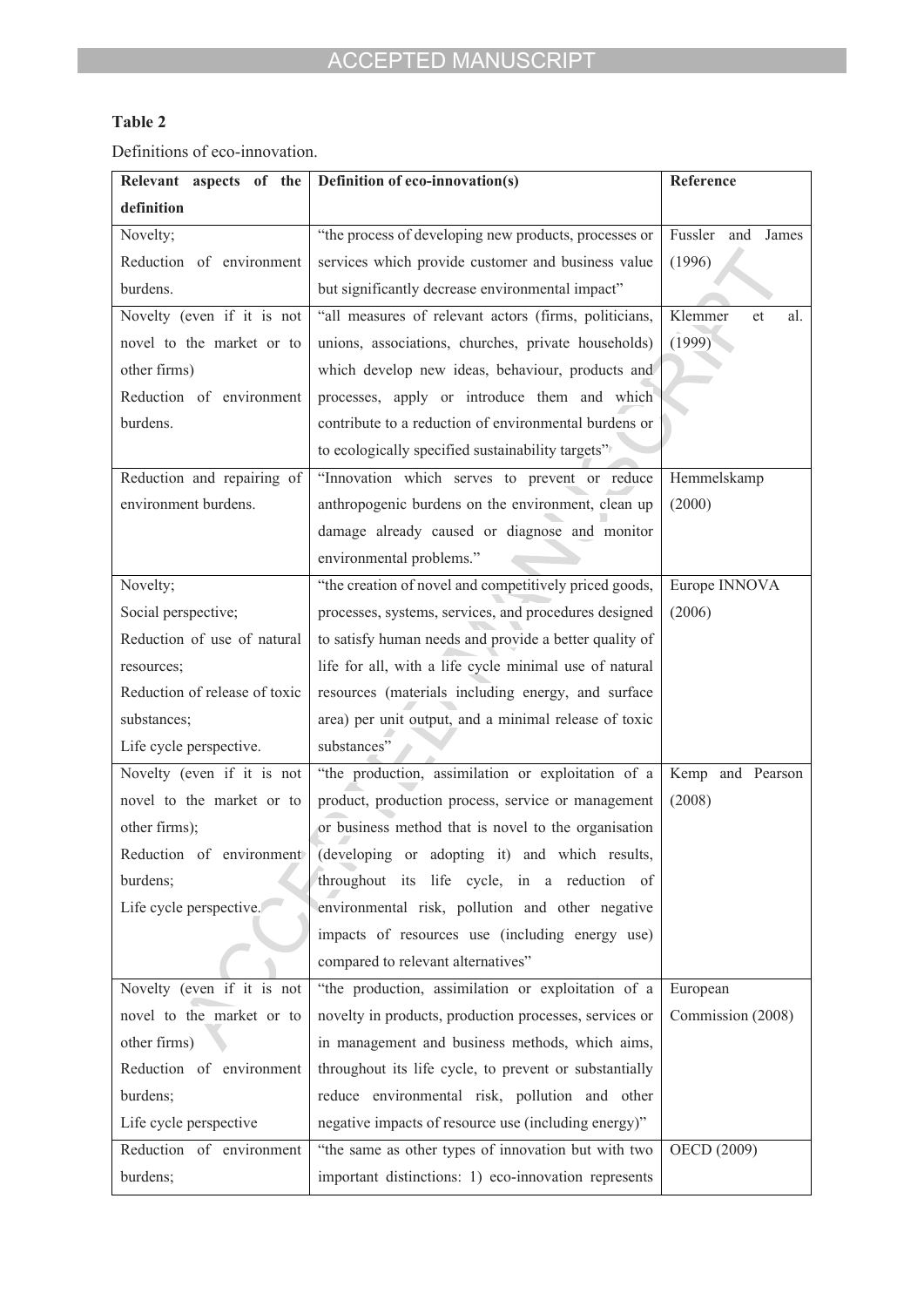| Intended<br>unintended<br><b>or</b>     | innovation that results in a reduction of environmental        |                      |
|-----------------------------------------|----------------------------------------------------------------|----------------------|
| motivation;                             | impact, whether such an effect is intended or not; 2)          |                      |
| Social perspective.                     | The scope of eco-innovation may go beyond the                  |                      |
|                                         | conventional organisational<br>boundaries of the               |                      |
|                                         | innovating organisation and involve broader social             |                      |
|                                         | arrangements that trigger changes in existing socio-           |                      |
|                                         | cultural norms and institutional structures"                   |                      |
| Novelty;                                | "Innovations that consists of new or modified                  | Oltra and Saint Jean |
| Environmental                           | processes, practices, systems and products which               | (2009)               |
| sustainability.                         | benefit the environment and so contribute to                   |                      |
|                                         | environmental sustainability"                                  |                      |
| Environmental performance;              | $\lq\lq$ an<br>innovation<br>improves<br>environmental<br>that | Carrillo-Hermosilla  |
| Intended<br>unintended<br><sub>or</sub> | performance (Carrillo-Hermosilla et al., 2009), in line        | et al. (2010)        |
| motivation;                             | with the idea that the reduction in environmental              |                      |
| Reduction of environment                | impacts (whether intentional or not) is the main               |                      |
| burdens.                                | distinguishing feature of eco-innovation."                     |                      |
| Novelty;                                | "The introduction of any new or significantly                  | EIO(2011)            |
| Reduction of use of natural             | improved product (good or service), process,                   |                      |
| resources;                              | organisational change or marketing solution that               |                      |
| Reduction of release of toxic           | reduces the use of natural resources (including                |                      |
| substances;                             | materials, energy, water and land) and decreases the           |                      |
| Life cycle perspective.                 | release of harmful substances across the whole life            |                      |
|                                         | cycle"                                                         |                      |

Source: The authors.

# *2.2 Reviewing Life Cycle Assessment*

The life cycle assessment (LCA) has emerged as a methodological tool that evaluates the impact and environmental aspects of a product, process or service throughout the different stages of its life cycle, allowing complete or partial analysis of these stages. All different activities  $-$  such as materials, supply chain, distribution, use and final destination  $-$  may be analysed to quantify the use of natural resources, emissions, environmental and health impacts that might be associated (Piekarski et al., 2013; Welz et al., 2011). LCA methodology is internationally standardised by the *International Organization for Standardization* (ISO) through the ISO 14040 series (ISO, 2001; ISO, 2006), which are regarded as the most relevant standards for environmental assessment based on product life cycle (Klöpffer, 2012).

Due to its more comprehensive perspective, LCA can support the Environmental Management System (EMS) and interfere in the design, development and manufacture of the product. It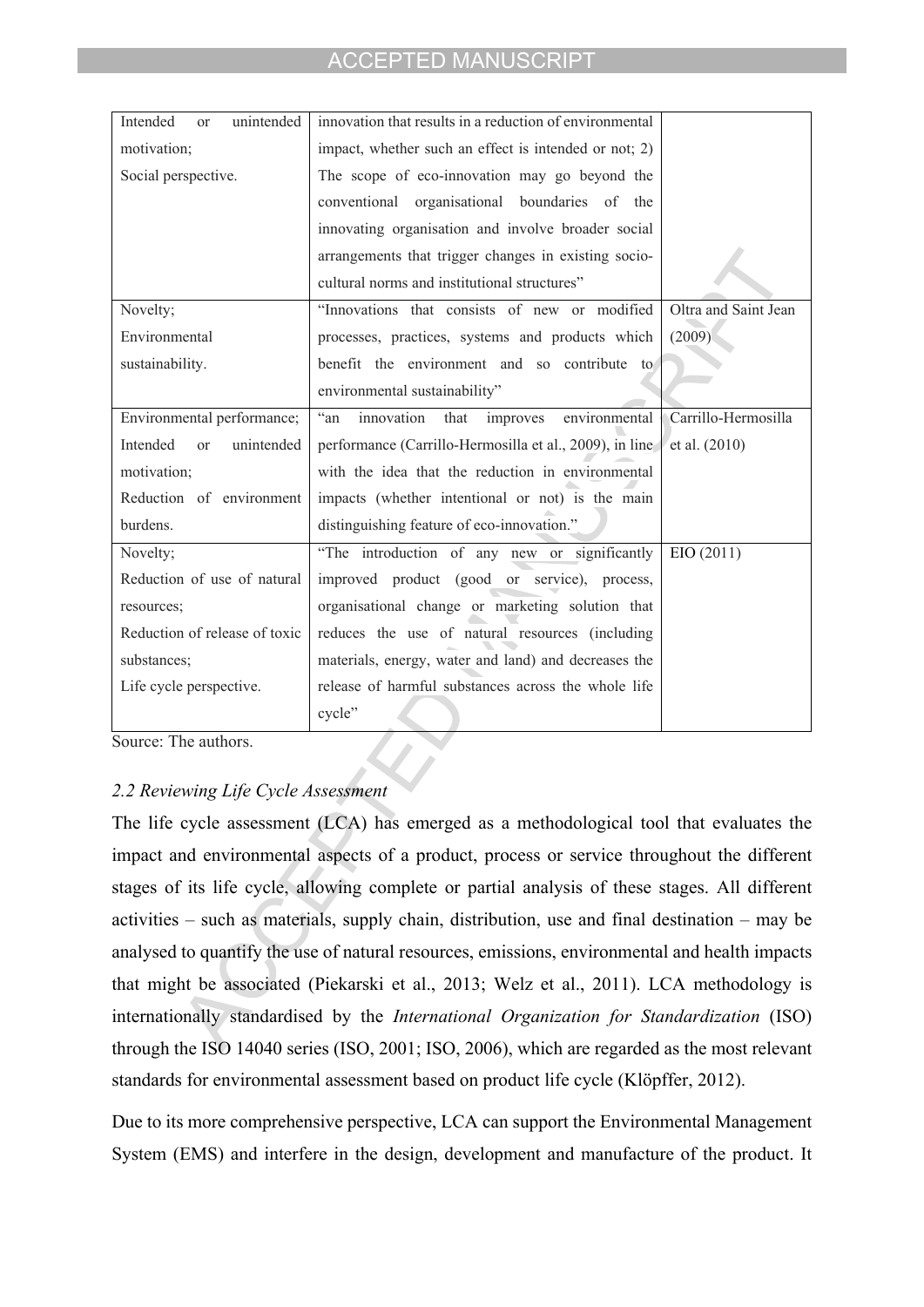offers the possibility of a quantitative analysis to identify opportunities for environmental improvements in products, processes and services, enhancing decision-making processes in organisations (Bocken et al., 2012; Piekarski et al., 2013, Motta et al., 2015a,b). The use of LCA and its importance are highlighted at UNEP (2011) as the methodology used to identify the environmental impacts of production processes performed by various industries around the world. Such impacts may result from any part of the product life cycle: in the phase of extraction, production / manufacture, consumption / use or post-consumption. As suggested by Guinée et al. (2001), there are several benefits in using LCA methodology for the development of innovation, decision support, comparison with competitors, promotion of new products, and analysis of problems.

#### *2.2.1 Use promotion*

Regulatory and market pressures contribute to the diffusion of LCA. They force organisations to learn more about the environmental impacts and to improve their environmental strategy (Berkhout, 1996). As a result, some organisations, for example, have created an environmental management department that gets in charge of promoting the learning and structuring the actions around the issue. The use of LCA as a generator of relevant environmental information to the decision makers became more evident in the last decades. Life cycle thinking has become a crucial guideline, which takes into account not only the impacts generated and the resources consumed in one particular organisation, but rather considers the environmental consequences throughout the product cycle (Borghi et al., 2007; Liamsanguan and Gheewala, 2008; Löfgren et al., 2011; Piekarski et al., 2013; Pieragostini et al., 2012).

LCA, mainly through its inventory, analyses in detail the environmental impacts of the life cycle activities and classifies them in terms of Life Cycle Impact Assessment, which is the estimation and calculation of potential impacts on the environment. It presents the phases of the product life cycle that have higher environmental impact (Cambria and Pierangeli, 2012). Based on this analysis, it is possible to generate valuable information for decision-makers to interpret and promote the necessary and appropriate changes.

# *2.2.2 LCA and innovations*

There is a strong relationship between technological innovation and environmental management to sustainability achievement. The technological innovation process may promote considerable changes in the production process, in labour relations and in society itself. In this sense, the diffusion of environmentally sound technological innovation can be used to take the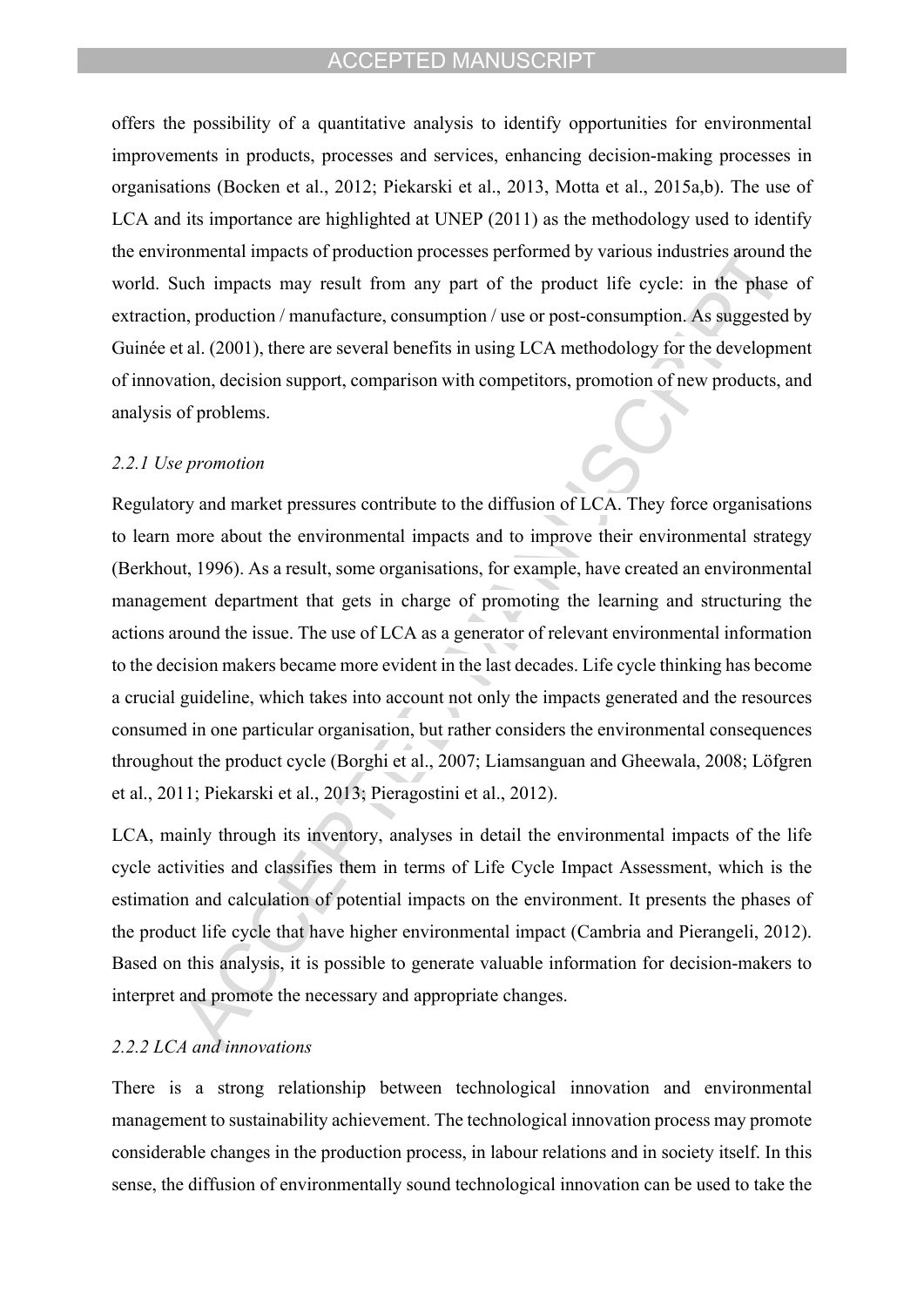place of unsustainable production and consumption means, building a new paradigm and new technological guidelines. Today, clean technologies are seen as viable alternatives to the current structure of production and consumption, which is threatening the quality of life on the planet (Global Environmental Change Programe, 2001; OECD, 2012).

According to Berkout (1996), in the past it was sufficient for organisations to be concerned with the emission limits and product standards. In the present, the achievement of environmental objectives managed by organisations reaches new and broader horizons and includes the entire life cycle of the products, which in most cases are out of direct control. As previously mentioned, the life cycle approach has shown to be an appropriate and comprehensive tool to support decision-making processes related to environmental issues in business. It is able to direct efforts, which contribute to the generation of technologies that add to the capacity of mitigating the environmental degradation and adapting to unavoidable changes. The resulting knowledge enables the recognition of vulnerabilities and the search for new options to improve the environmental performance of processes and products analysed (Berkhout, 1996).

LCA adoption can provide basic technological changes and generate innovations that should transform organisations and their market, creating value opportunities (Guinée et al., 2001; Özdemirci, 2011; Piekarski et al., 2013). O'Hare et al. (2010) point out that the product life cycle approach is considered a crucial aspect for two main reasons. First, if only part of the life cycle is considered, more significant problems in other areas of the life cycle may be missed. Secondly, solutions that are effective for one life cycle phase may create new environmental impacts in other life cycle phase. Therefore, LCA can reduce or even eliminate the risk that a decision aiming at reducing pollution simply shifts the environmental problem from one phase to another or from one environmental impact category to another.

# *2.2.3 LCA phases*

LCA methodology is organised in four stages or phases: (i) defining scope and objectives of the study; (ii) analysis of inventory; (iii) environmental impact assessment; and (iv) interpretation of results. The first phase demands special attention as it defines how the whole process and other phases will be carried out. During the first phase, the purpose of the analysis, the system boundaries, the functional unit and assumptions will be defined (Piekarski et al., 2013). Benedetto and Klemes (2009) reminds that the aims and scope defined should be rectified or calibrated in an iterative process. The second phase refers to the Life Cycle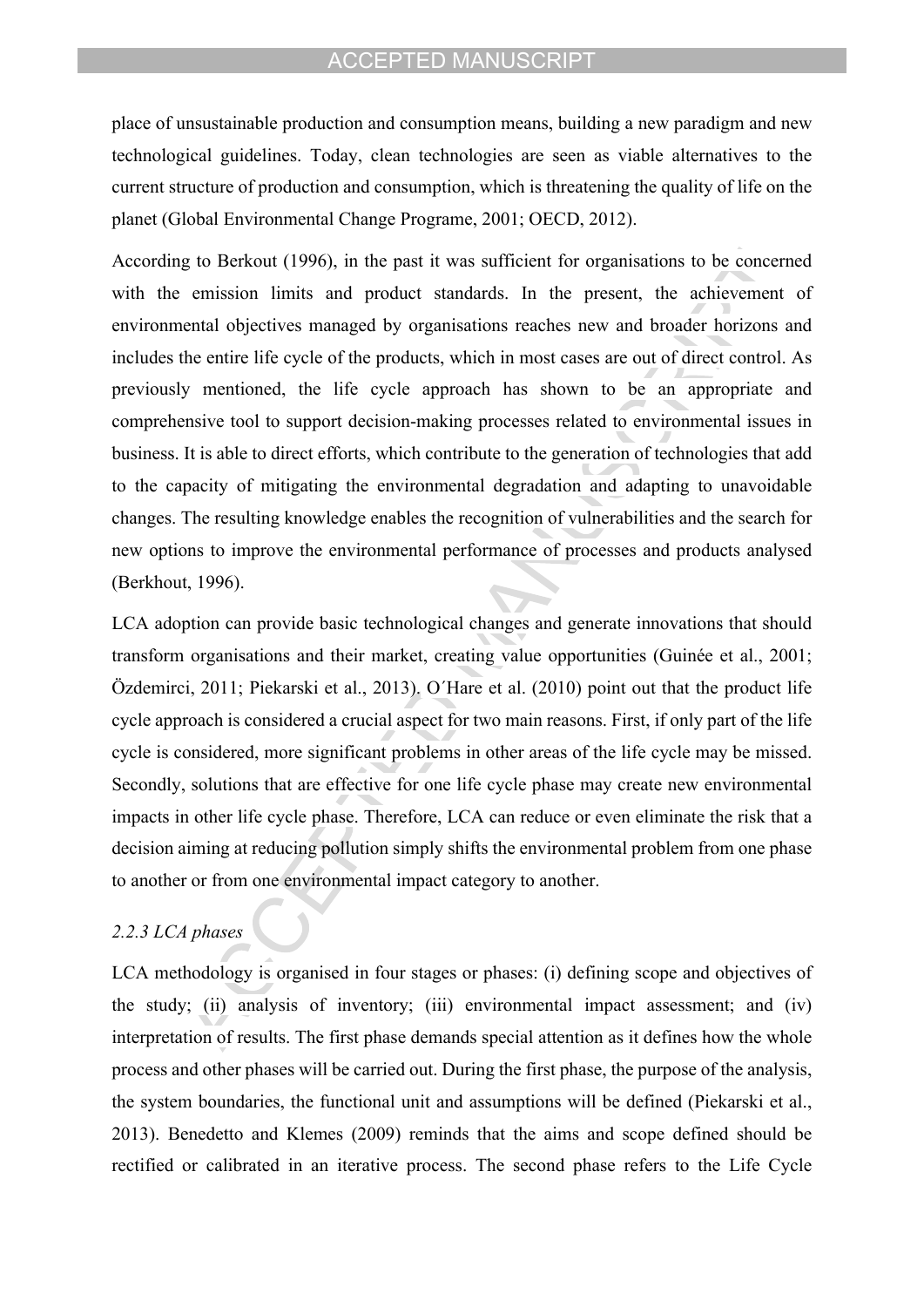Inventory (LCI) when data is collected to identify and quantify materials and energy inputs, wastes and emissions (Benedetto and Klemes, 2009). The third phase will assess the environmental impacts quantified in the previous phase through classification, characterisation, normalisation and valuation (Piekarski et al., 2013) and set impact categories (Benedetto and Klemes, 2009). The fourth and last stage will interpret the information derived from second and third phases, analysis of inventory and environmental impact assessment to draw conclusions to support decision making (Benedetto and Klemes, 2009; Piekarski et al., 2013). This stage can be crucial to identify opportunities for the implementation of eco-innovations.

#### **3. Methods and data**

This theoretical manuscript aims at investigating the relationship between LCA and the generation of eco-innovations. Drawing on contributions from literature on eco-innovation and LCA, the paper analyses available evidence on this relationship in a context of the transition towards sustainable development. To structure the debate, we offer a conceptual approach (see section 2) and an illustrative case on international researchers' and practitioners' perceptions on the potentially positive relationship between eco-innovation and LCA.

#### *3.1 Search in the databases*

To address the issue proposed, the study started by gathering data in the Web of Science (WoS) Core Collection and in Scopus. WoS is a database of references with abstracts that indexes only the most cited journals in each area of knowledge. It offers more than 9,000 journals and 5 collections – the oldest since 1945. Scopus is a database of references with abstracts, which offers more than 21,000 journals from 5,000 international editors, since 1823. These two databases are recognised as having long-term worldwide coverage and the largest number of peer-reviewed journals; they have a considerable match between the results (Gavel and Iselid, 2008) and usually work best when both are combined for the search (Chappin and Ligtvoet, 2014).

Once the databases were selected, we defined the keywords for the search. Although there is a close relationship to other similar concepts (see Section 2.1), we used the descriptors  $\degree$ ecoinnovation" and "LCA" as we intended to focus on the specific use of eco-innovation. A keyword Boolean search with the descriptors were used to search in the topic, title, keywords and abstracts. The period of search considered all years in both databases. The final corpus covers a time span between 2003 and 2017. The data was collected in November 2017. This search identified 28 documents in WoS and 37 documents in Scopus, in a total number of 65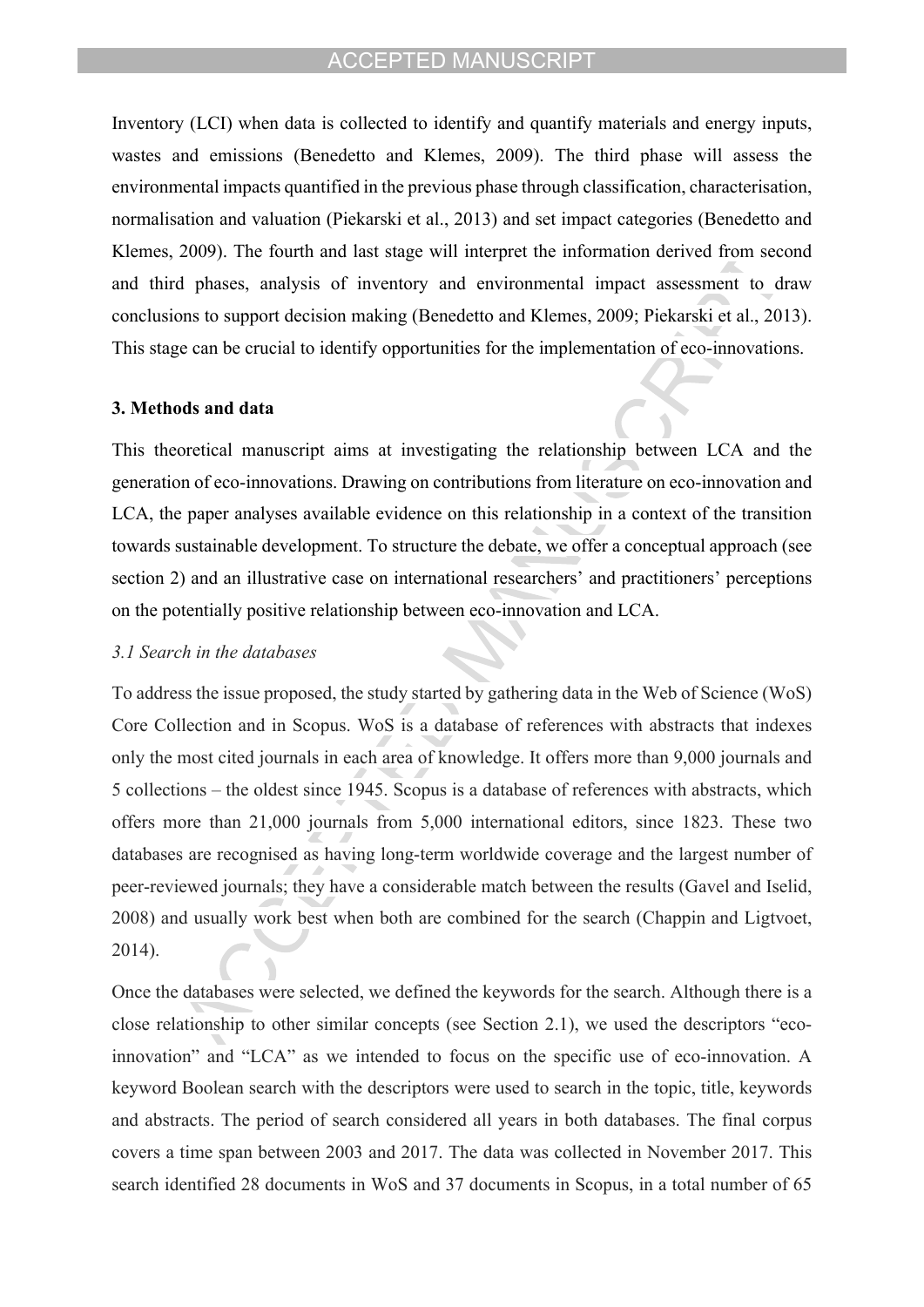documents. In WoS, among the 28 documents identified in the search, 23 were articles, 4 were conference papers, and 1 was a review. In Scopus, among the 37 documents identified in the search, 25 were articles, 1 was an article in press, 10 were conference papers, and 1 was a book chapter. After reading the abstracts, and when necessary the document itself, some documents had to be excluded for the following reasons: (i) the document was repeated in the results of both databases; (ii) the document did not directly discuss eco-innovation and LCA, but peripherally cited one of the terms; (iii) the document presented incomplete data for analysis. After the exclusions there were 35 documents left: 27 articles (77.14%), 7 conference papers (20%) and 1 book chapter (2.86%) as represented in Figure 1. The journals where the articles were published and the conferences where the papers were presented are summarised in Table 3.

#### **Figure 1**

Documents on eco-innovation and LCA – Web of Science and Scopus.



Source: The authors.

#### **Table 3**

Place and area of publication – documents on eco-innovation and LCA between 2003 and 2017.

| Journal / Conference                            | Area                                    | Number of |
|-------------------------------------------------|-----------------------------------------|-----------|
|                                                 |                                         | documents |
| Journal of Cleaner Production                   | Cleaner Production, Environment,<br>and | 8         |
|                                                 | Sustainability                          |           |
| International Journal of Life Cycle Assessment  | Life Cycle Assessment                   |           |
| Procedia Engineering                            | Engineering                             | っ         |
| Energy and Buildings                            | Energy and Building Science             |           |
| Smart Innovation, Systems and Technologies      | Computer Science                        |           |
| International Journal on Interactive Design and | Design and Manufacturing                |           |
| Manufacturing                                   |                                         |           |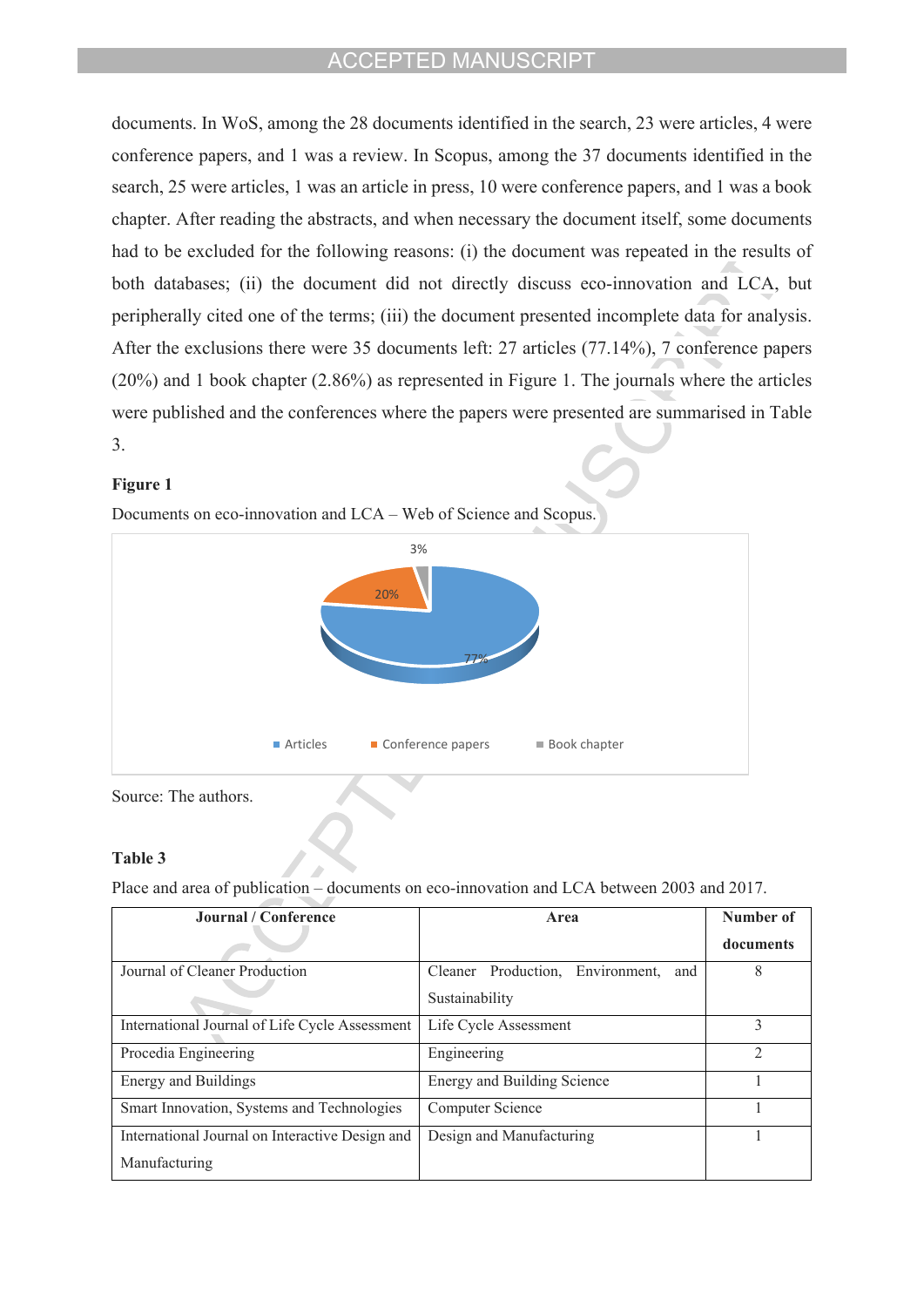| Sustainability (Switzerland)                  | Sustainability                         | 1                                        |
|-----------------------------------------------|----------------------------------------|------------------------------------------|
| International Journal of Production Economics | Engineering management                 |                                          |
| DYNA (Colombia)                               | Engineering and Technological Sciences | 1                                        |
| Frontiers of Mechanical Engineering           | Mechanical Engineering                 | 1                                        |
| Science of the Total Environment              | Environment                            | $\mathbf{1}$                             |
| <b>Expert Systems with Applications</b>       | Intelligent systems                    | 1                                        |
| Technovation                                  | Technological innovation               | $\bar{\mathbf{1}}_{\blacktriangleright}$ |
| <b>Building and Environment</b>               | Building Science and Environment       | 1                                        |
| <b>Ecological Economics</b>                   | Ecology and Economics                  | 1                                        |
| Journal of Environmental Management           | Management and Environment             | 1                                        |
| Bio-based and Applied Economics               | Agriculture and Applied Economics      | 1                                        |
| 22nd International Conference on Production   | <b>Production Research</b>             | $\overline{2}$                           |
| Research, ICPR 2013                           |                                        |                                          |
| Conference on Transport                       | Social and Behavioural Sciences        | 1                                        |
| Research, Athens, Greece 2012                 |                                        |                                          |
| 2010 IEEE Green Technologies                  | Green Technologies                     | 1                                        |
| Electronics Goes Green 2012+, ECG 2012 -      | Electronics                            |                                          |
| Joint International Conference and Exhibition |                                        |                                          |
| 2012                                          |                                        |                                          |
| Summer School Francesco Turco 2013            | Industrial Engineering and Operation   | 1                                        |
|                                               | Management                             |                                          |
| International Conference<br>Engineering<br>on | Engineering                            |                                          |
| Design, ICED 2017                             |                                        |                                          |
|                                               |                                        |                                          |

Source: The authors.

# *3.2 Illustrative case: testimony of market experts*

To add to the debate on the potentially positive relationship between LCA and eco-innovation, we present an illustrative case on international researchers' and practitioners' perceptions on this relationship.

# *3.2.1 Data collection*

Data collection aimed at identifying the following aspects (among others): the state of the art of the LCA; the maturity level of LCA in developed countries or regions, such as Switzerland, Netherlands, Nordic countries, Germany, Japan and North America; different actors involved and their forms of interaction; the relationship between LCA and eco-innovative practices<sup>4</sup>. For

<sup>4</sup> The data used in this paper is part of the Ph.D. thesis of the first author.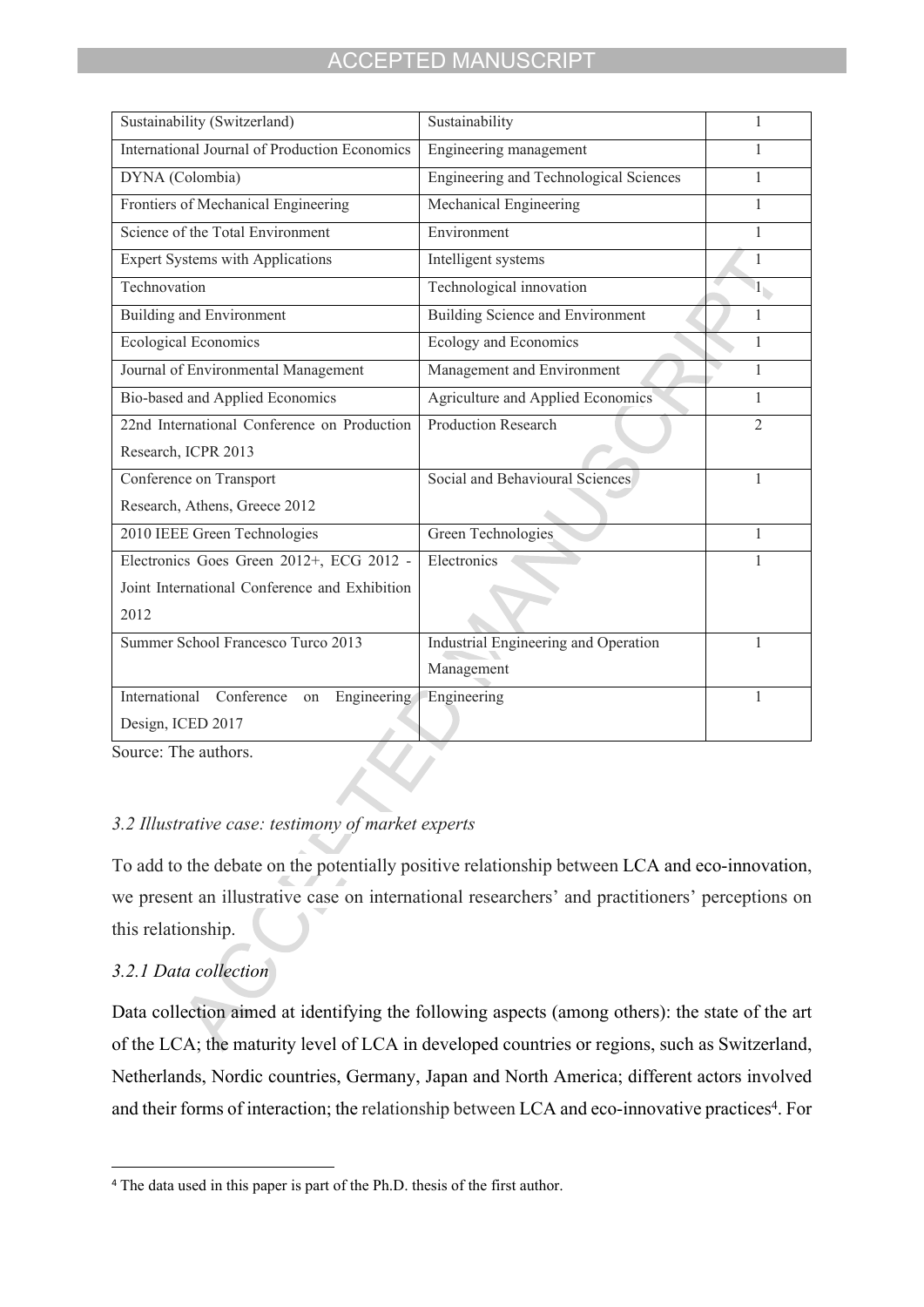this purpose, we designed a survey which was publicised and submitted through the *LC Net*  $-$ *November-December 2015 Edition*, the newsletter of the *Life Cycle Initiative*. We used SurveyMonkey  $-$  an online survey development cloud-based software, which provides customisable surveys  $-$  for the data collection via web. The survey consisted of 15 questions organised in 9 categories according to the aspects being investigated. For the purposes of this paper, though, we will discuss only the data related to the relationship between LCA and ecoinnovation. The questions covering this topic were structured as open questions and are reproduced below:

# *Can you notice any relationship between LCA and innovation?*

# *Can you give an example of an innovation that could be generated or that has been generated from an LCA study?*

#### *3.2.2 Sample*

The *Life Cycle Initiative* was chosen to be the channel to access international researchers and practitioners with experience on LCA as it is regarded as a worldwide influential organisation on the issues concerning LCA practices and its dissemination. The *Life Cycle Initiative* is a public-private, multi-stakeholder partnership hosted by UN Environment with the aim of ëenabling the global use of credible life cycle knowledge by private and public decision makers<sup>35</sup>. Among their members, they include governments (18 representative bodies), 30 businesses, 32 scientific and civil society organizations, 161 individuals and 17 sponsors.

At the time of the data collection, November-December 2015, the *Life Cycle Initiative* had 106 individuals among their members, who received the survey via the newsletter. Among these 106 individuals, 86 effectively replied and submitted the survey back, with an answer rate of approximately 81%. The survey addressed the respondents' profile in two aspects: work experience  $-$  in years; and country where industry or research activities on LCA were performed. Most of the respondents are experienced on LCA aspects, as 54.72% of them have been conducting activities in the area for at least six years (see Figure 2 with four year ranges of work experience).

<sup>5</sup> <http://www.lifecycleinitiative.org/about/about-lci/>Access on October 30th, 2017.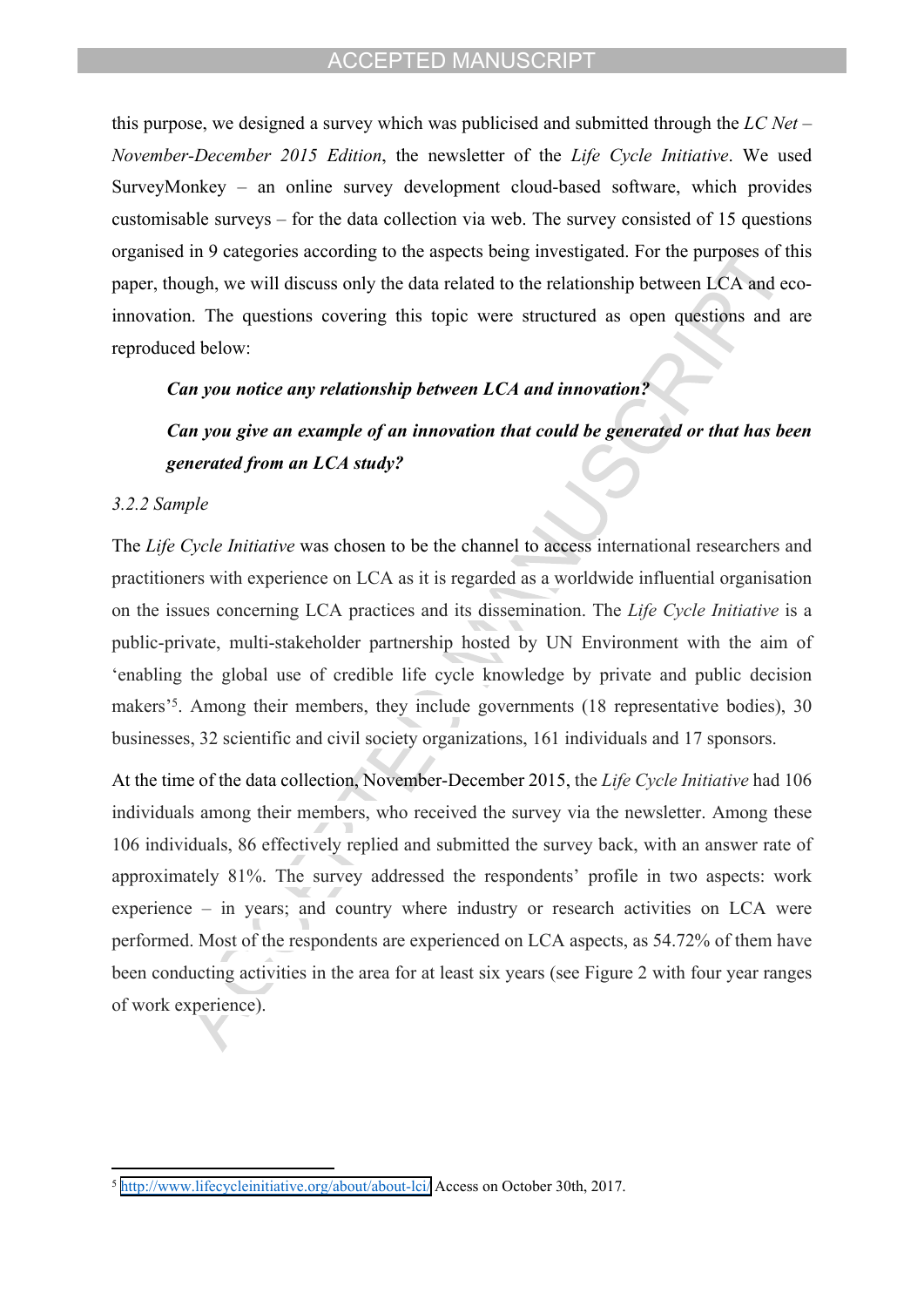### **Figure 2**



Survey respondent profile  $-$  work experience.

Source: The authors.

In terms of where the industry or research activities on LCA were being performed, the respondents informed 33 different countries. The countries with the highest number of members were United States of America (USA), France, Switzerland, Italy, Germany, Canada, Spain and the Netherlands. The respondents informed that they were conducting their activities as follows: 54 in Europe (62.8%); 16 in North America (18.6%); 7 in Asia (8.1%); 6 in Latin America (7.0%); 2 in Oceania (2.3%); and 1 in Africa (1.2%). The distribution among continents is presented in Figure 3.

### **Figure 3**

Survey respondent profile  $-$  continents of activity.



Source: The Authors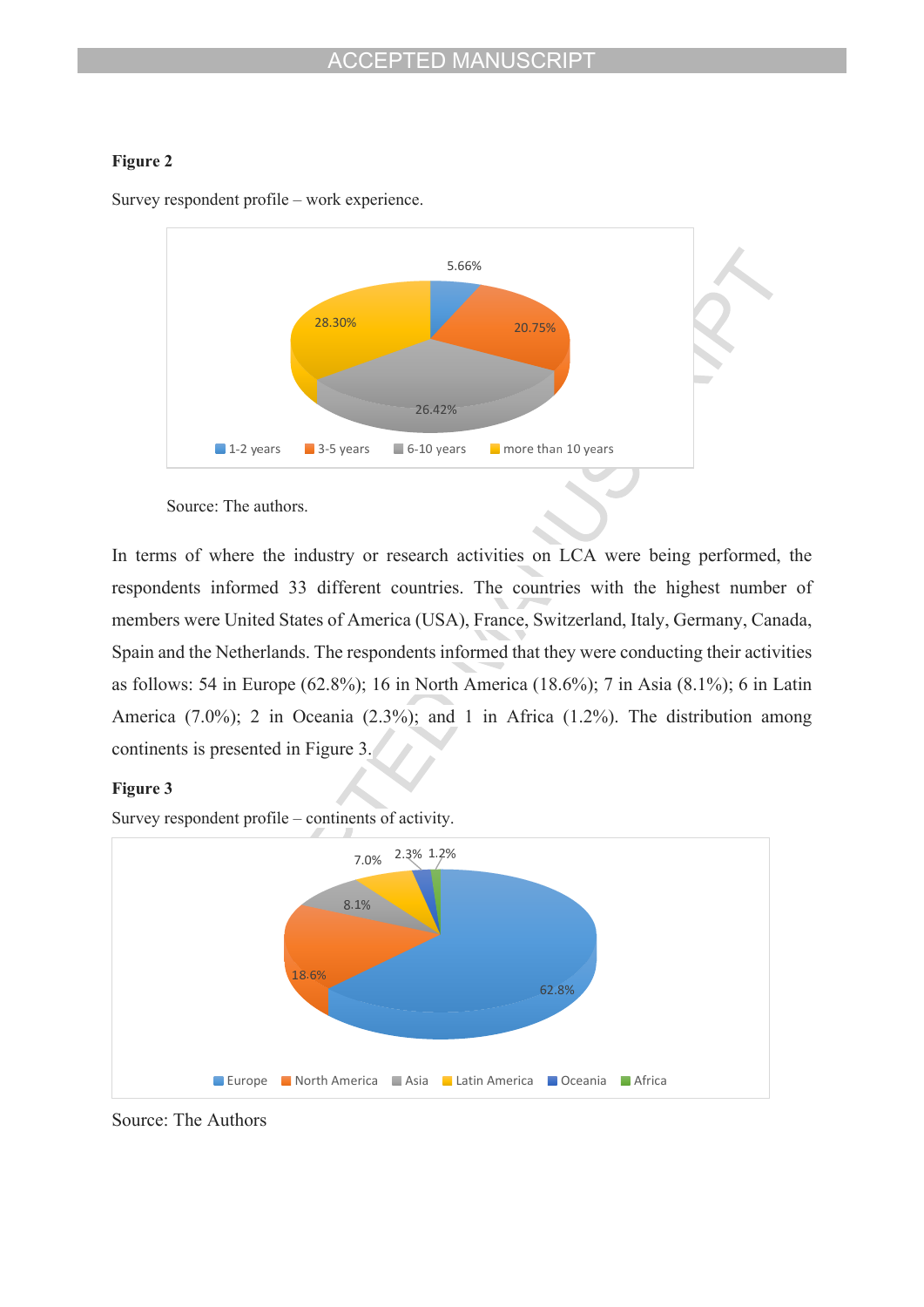# *3.2.3 Survey responses*

Among the final sample of 86 responses to the survey, an expressive majority of 78 respondents (90.7%) can notice a direct relationship between LCA and innovations. The other 8 respondents do not notice this relationship or are not sure about it. The respondents' perception  $-$  when responding to the question 'Can you notice any relationship between LCA and innovation? $\degree$  – is represented in Figure 4.

### **Figure 4**



Survey responses to the question  $-$  'Can you notice any relationship between LCA and innovation?'.

Source: The authors.

For the question, 'Can you give an example of an innovation that could be generated or that has been generated from an LCA study? just 6 respondents gave detailed information containing examples of innovations that had been generated from an LCA study. These responses are reproduced and organised in Table 4 below.

### **Table 4**

Examples of innovations generated from an LCA study.

| Organisation    | Action                                                                                                                                                                                                                                                                                                       | <b>Results</b>                                                                                                                                                                                                               |
|-----------------|--------------------------------------------------------------------------------------------------------------------------------------------------------------------------------------------------------------------------------------------------------------------------------------------------------------|------------------------------------------------------------------------------------------------------------------------------------------------------------------------------------------------------------------------------|
| Marks & Spencer | The carbon footprint was<br>calculated considering the entire<br>life cycle of the products<br>(underwear sector), considering the<br>phases from the manufacturing of<br>components to transportation and<br>even the energy expenditure of<br>customers when using, washing<br>and drying their underwear. | The innovative features of<br>renewable energy and waste<br>reduction initiatives implemented<br>at this site have helped reduce<br>the energy intensity of the energy<br>used by 33% compared to<br>traditional production. |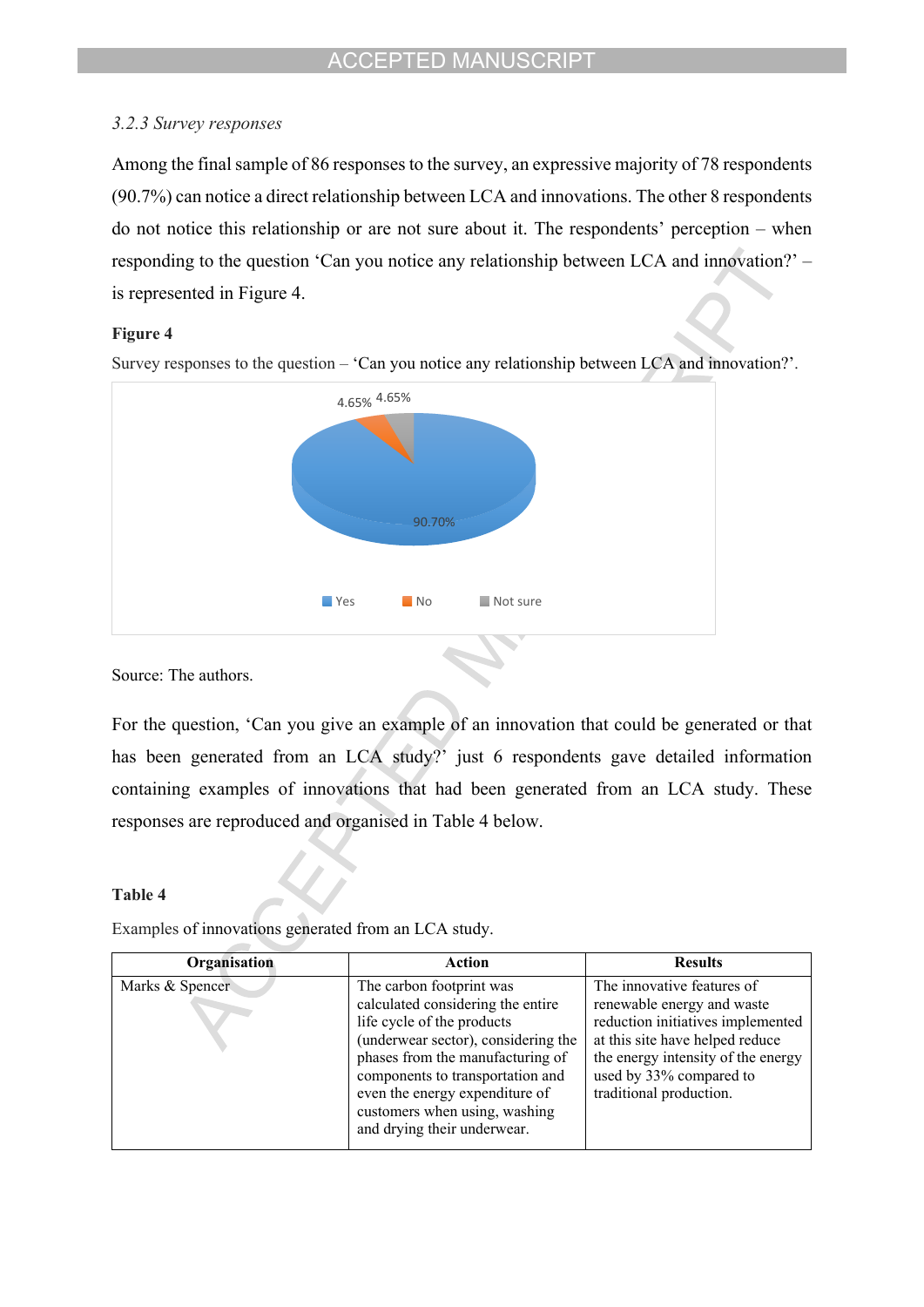| Dyson Airblade                                                          | The company was certified by<br>Carbon Trust, analysing the life<br>cycle of its production, using LCA<br>to evaluate a unique impact<br>category, in this case the carbon<br>footprint. The greatest impact on<br>the carbon footprint of the product<br>is related to the energy in its use,<br>which represents 90.8% of the total<br>carbon emissions. Although it<br>accounts for less than 1% of total<br>GHG emissions, the product<br>disposal phase has also been<br>studied and most parts of the<br>product can be recycled. | The innovative product, made of<br>ABS polycarbonate, a strong and<br>flexible plastic used to make<br>shields and police helmets,<br>produces about 50% less CO2<br>emissions during production than<br>the aluminium equivalent. |
|-------------------------------------------------------------------------|-----------------------------------------------------------------------------------------------------------------------------------------------------------------------------------------------------------------------------------------------------------------------------------------------------------------------------------------------------------------------------------------------------------------------------------------------------------------------------------------------------------------------------------------|------------------------------------------------------------------------------------------------------------------------------------------------------------------------------------------------------------------------------------|
| TaTa Motors                                                             | The Tata Motors Research,<br>Engineering and Sustainability<br>Center in Pune presented the<br>hotspots in evaluating the life<br>cycle of the Nano car, which was<br>the first analysis made from cradle<br>to grave of a vehicle made by the<br>company itself.                                                                                                                                                                                                                                                                       | It was a pioneering practice that<br>brought environmental benefits<br>to the vehicle.                                                                                                                                             |
| BioBuilt (a European Union<br>project for the construction<br>industry) | The objective of the project is to<br>use biocomposites to reduce the<br>energy incorporated in the facade<br>of buildings, support structures and<br>internal partitions, by at least 50%<br>compared to conventional<br>materials without cost increase.                                                                                                                                                                                                                                                                              | This will lead to a radical change<br>in the use of sustainable low<br>carbon building materials<br>through the replacement of<br>aluminium, steel, brick and<br>concrete in buildings.                                            |
| <b>Tesla Powerwall</b>                                                  | An LCA study was performed in<br>the residential energy system.                                                                                                                                                                                                                                                                                                                                                                                                                                                                         | The Tesla Powerwall home<br>battery system consists of backup<br>batteries that store the energy of<br>the sun for use at night or to<br>protect the home in a power<br>failure.                                                   |
| Airline Company                                                         | An LCA study was performed and<br>demonstrated that the weight of<br>tableware had a pronounced<br>impact on overall environmental<br>impacts.                                                                                                                                                                                                                                                                                                                                                                                          | The replacement of the cutlery<br>by plastic ones aboard airline<br>flights, providing a significant<br>reduction in environmental<br>impacts.                                                                                     |

Source: The authors.

# **4. Discussion**

The analysis of the literature of eco-innovations and LCA brings promising results regarding the possibilities of convergence of these two fields of study. However, the analysis also reveals some difficulties for this convergence to progress. Some assumptions and suggestions will be discussed in the first part of this section. After that, from the elements examined in sections 3.1 and 3.2, elements that can collaborate to evaluate the challenges to converge LCA and ecoinnovation will be discussed.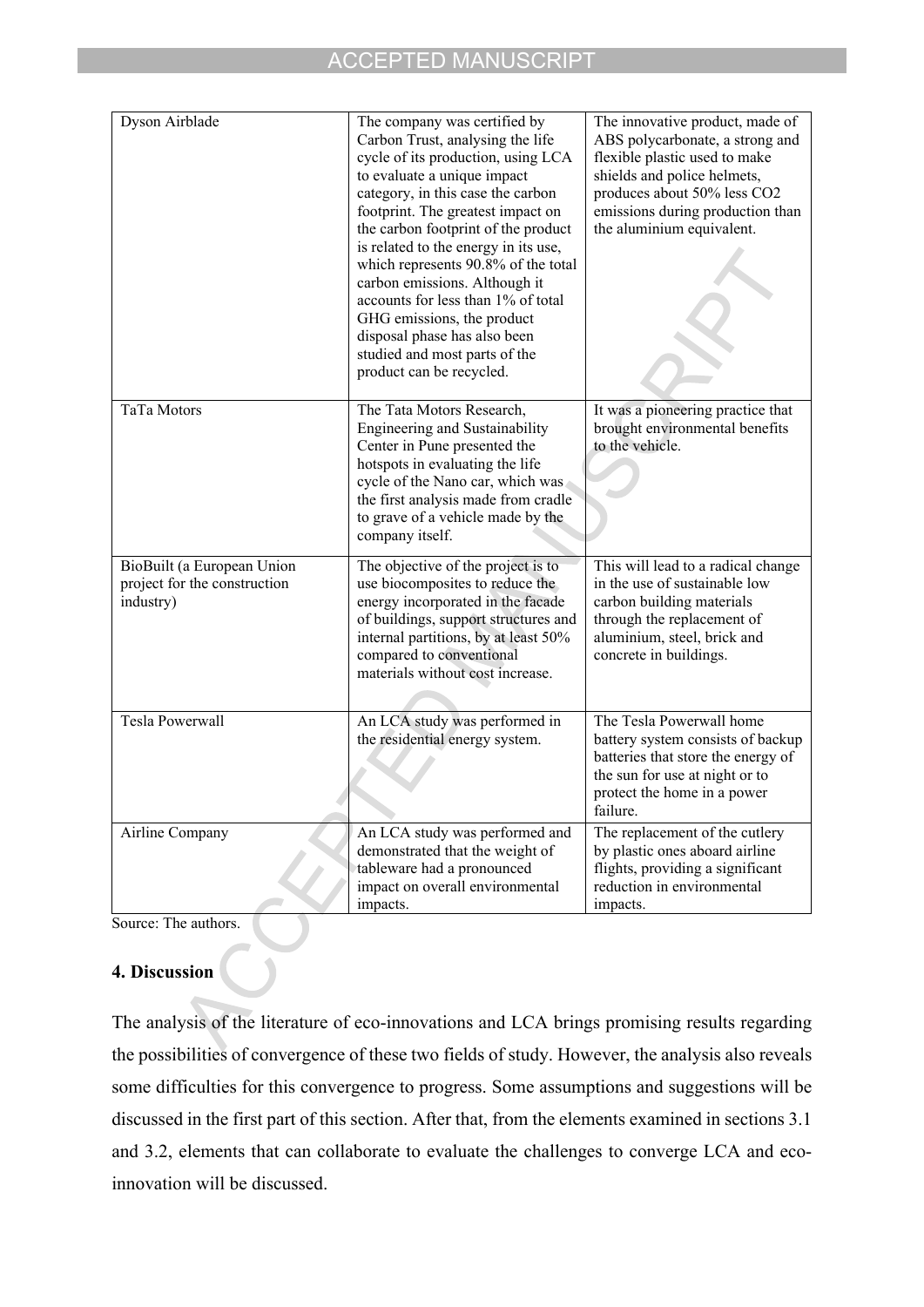### *4.1 Can the LCA be instrumental to the emergence of eco-innovations?*

Returning to the starting question of this paper, some points have to be better clarified, so that the results can be properly apprehended. First, the respondents of the survey provided a positive answer regarding the link between LCA and eco-innovation (90.7% of them responded positively, 4.65% of them were not sure about this relationship and 4.65% did not perceive this relationship). In addition, experts were invited to report examples of eco-innovations derived from the application of LCA and eco-innovation, which gave consistency and reliability to the answer to the first question. They provided six interesting examples of eco-innovations derived from LCA that may be useful in other case studies.

An investigation of the literature on eco-innovation and LCA can also be a valuable source of information on the relationship between these two topics providing different and complementary insights. The search on the subject conducted in the two databases Web of Science and Scopus revealed some interesting points for discussion. The survey dealing with both eco-innovation and LCA resulted in 35 documents, 27 articles, 7 conference papers and 1 book chapter. It is difficult to sustain whether it is a significant number or not, but considering that eco-innovations only started to appear as a research theme in 1990, it is possible that this literature is still in its early phase, and therefore tends to grow, as the tendencies shown in the literature reviews analysed.

What is remarkable in the results obtained with the search in the databases (table 3) was the almost absence of traditional journals in the innovation area; only *Technovation* appears in the results, with just one article. As for LCA, *Journal of Cleaner Production*, with 8 articles, leads the ranking, as might be expected, followed by *International Journal of Life Cycle Assessment*, 3 articles and *Procedia Engineering, 2 articles*.

This result, at first glance, suggests that the area of innovation is less concerned with the LCA as a source of innovations or is not familiar with this methodology. To obtain an adequate explanation, a new research would be needed. Being essentially studied in engineering and management, the result of the research, somehow, informs about the nature of the analyses carried out in the literature. In this category of journal, the eco-innovation should be approached much more for its technological than economic, social and even political characteristics. At first, this does not pose a problem for the convergence of these two areas, but suggests the existence of an inevitable bias in the approach adopted in these papers. Themes like eco-designs and equivalent terms (like sustainable design, and design for the environment)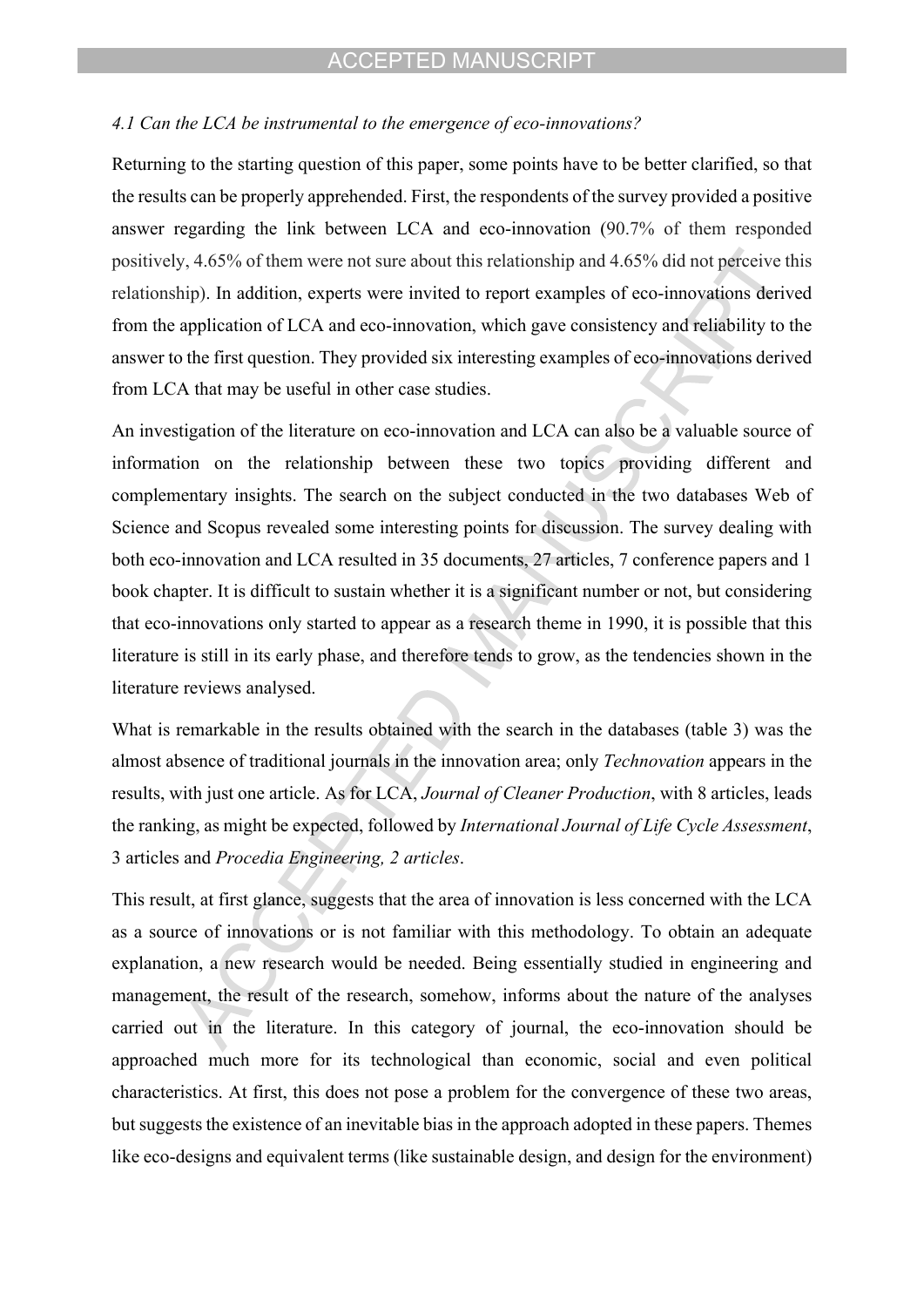appears in 29 abstracts selected in the database search. In the context of LCA, eco-design is associated with the development of products with the aim of reducing negative environmental impacts.

Thus, why did not the area of innovation incorporate the LCA in its studies on eco-innovations? This and other questions arise from the results obtained in this research, for which there are no elements to answer yet; they will require new investigations designed specifically to provide a satisfactory answer. Returning to the central question in the introduction of this paper on the convergence of the LCA and eco-innovation, some clarifications can be made. It seems that convergence is progressing, but much more due to the incorporation of eco-innovation into LCA studies than the opposite. The persistence of this tendency can lead to an overemphasis on technological and methodological aspects, to the detriment of less objective aspects, such as ethical, social and political factors, of some approaches to eco-innovation.

#### *4.2 What aspects should converge?*

In theoretical terms, it will be difficult to assess whether there are more complementary features between LCA and eco-innovation, than discrepancies. Being two different fields of analysis, with their approaches aimed at different purposes, at first, the connection seems complicated. Nevertheless, it is important to emphasise that a convergence can be due both to the similarity of themes and to their complementarity. What is intended here is an exercise designed to identify and compare the characteristics of these two subjects. In doing so, some elements of the analysis may perhaps provide the basis for a better understanding of the convergence process between LCA and eco-innovation.

# *4.3 Mapping the main features*

Some characteristics of eco-innovation and LCA are confronted in Table 5 to clarify the convergence analysis of these two subjects. The authors, based on current knowledge on the subject, proposed the six characteristics of LCA and eco-innovation. Table 5 shows points of similarities and discrepancies that possibly have implications for the convergence process. The **fields of studies** were referred previously in this paper. LCA and eco-innovation belong to different traditions of thought, with its idiosyncratic schemes of working. It means that the expected contributions will have distinct theoretical backgrounds, perspectives, aims, methods and so on. Nevertheless, both fields of studies are **committed** to sustainability through the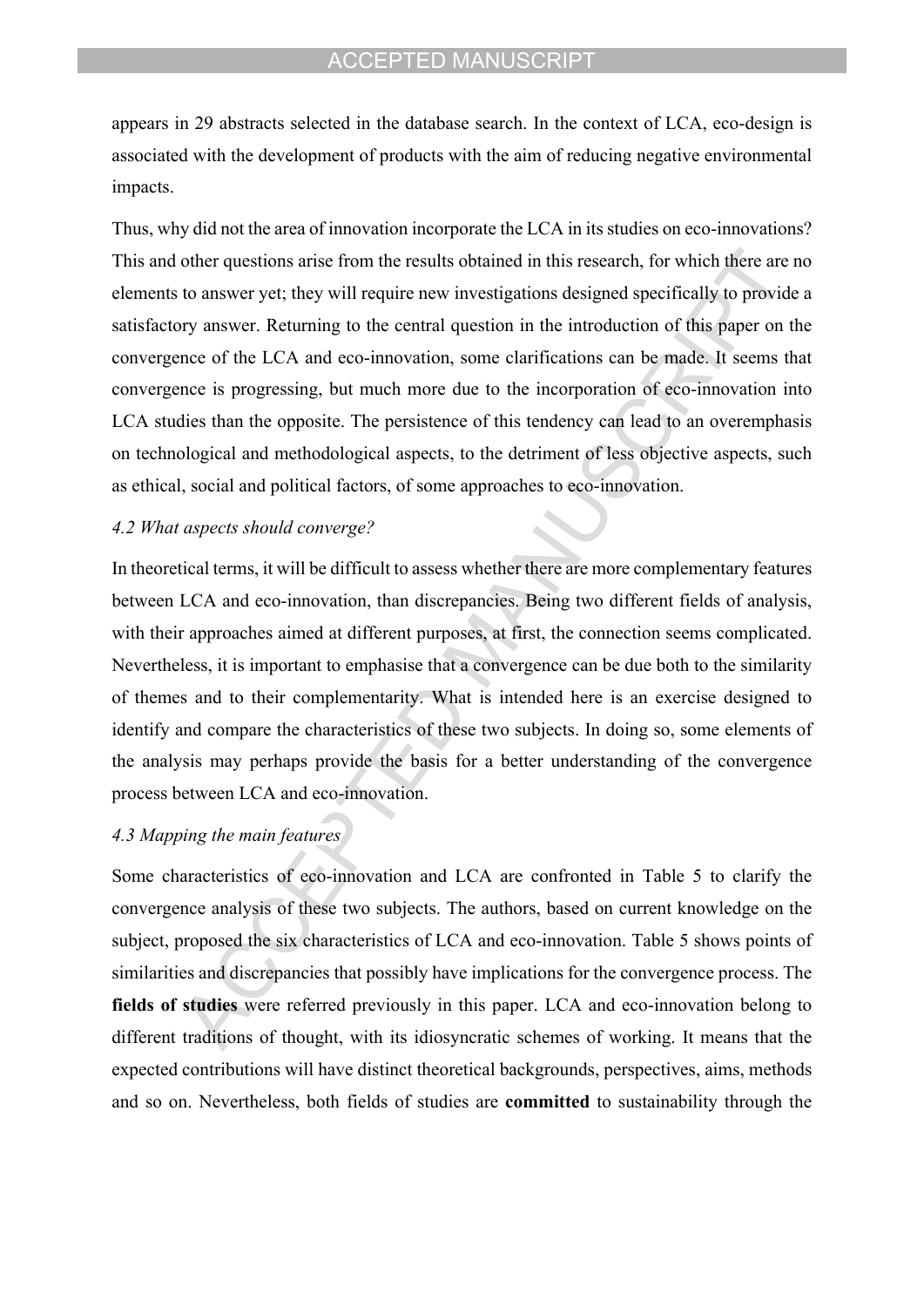technology development and application that minimise<sup>6</sup> the impacts of the humans' activities on the biosphere. The eco-innovation is concerned with the development of eco-efficient product and processes, while LCA aims to identify the consumption of natural resources in all stages of the LCA, in order to enhance the environmental performance of the whole production cycle. The **skills** of the typical professional in each area are diverse. Creativity, risk-taking, collaborative, knowledge gathering are typical professional skills in innovative firms. Concerning the LCA, the typical professional have to master methodologies and management tools, as well as to perform analytical tasks.

The **complexities** faced by each area are also divergent. The challenge to eco-innovate is to cope with market uncertainties and face competition. Gathering information is a key problem in the LCA process as there are usually information gaps in one or more stages of the LCA, sometimes compromising the results and hindering subsequent decision-making. In terms of information **sensitivity**, both areas are concerned, but for different reasons. Innovation in general is constrained by issues of business secrecy and appropriability in many business strategies in order to retain market advantage. Data sensitiveness also concerns the LCA, because the assessment of each stage of a product life cycle requires the collection of strategic and even confidential information of the organisation. Additionally, collecting physical data in all LCA stages is not always possible, which may lead to results that are not robust at all times due to the need to replace specific data with generic data in some cases. The **forms of collaboration** are also crucial for eco-innovations that normally face a trade-off between the openness and the possibility of enhancing the quality and timing of an innovation. The aggressive conduct of competitors and opportunistic behaviour of partners are also matters of concern. In the case of LCA, networks creation were the ideal means to exchange technical information since the earlier stages of its formation. Governed by method, standards and rules, much of its process can be shared since early times and are object of international cooperation agreements.

<sup>6</sup> In this paper, the authors preferred to use *to minimise or reduce environmental impacts* rather than *eliminating impacts* as they believe that any process of material transformation inevitably produce some ecological impact, however small.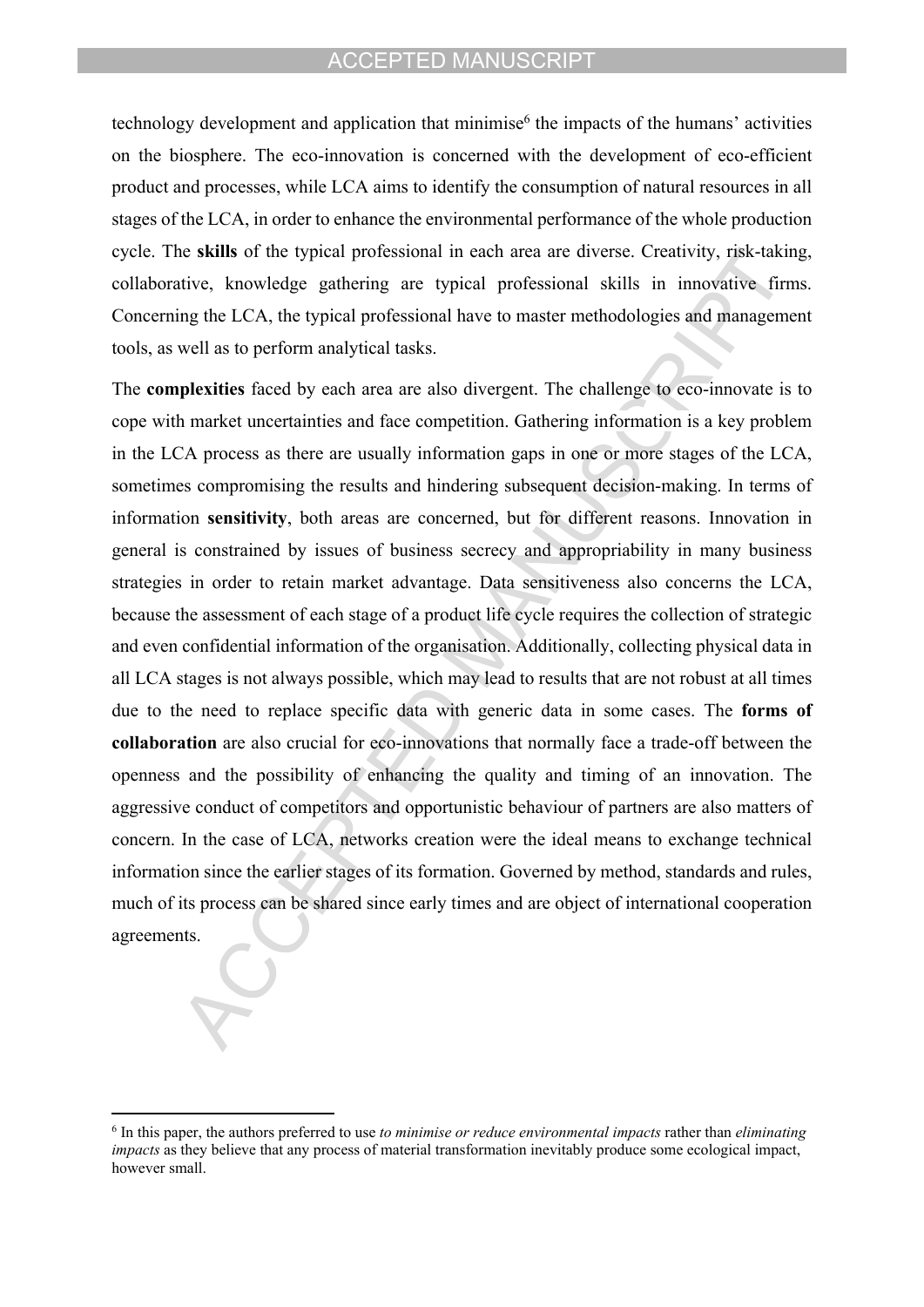### **Table 5**

Key factors in the convergence between LCA and eco-innovation.

| <b>Key Factors</b>   | <b>Eco-innovation</b>        | <b>LCA</b>                      |
|----------------------|------------------------------|---------------------------------|
| Field of study       | Innovation, technical change | Management, industrial          |
|                      |                              | production                      |
| Commitment           | Eco-efficiency, new products | Assess environmental impacts    |
|                      | and processes                | associated with all stages of a |
|                      |                              | product (service) life cycle,   |
|                      |                              | generates information for       |
|                      |                              | decision-making                 |
| <b>Skills</b>        | Creative, risk taker,        | Methodical, analytical          |
|                      | collaborative, knowledge     | thinking, managerial            |
|                      | gatherer                     |                                 |
| Sensitive area       | Strategic knowledge,         | Availability of reliable data   |
|                      | Innovation appropriability   | during inventory phase,         |
|                      |                              | decisions on trade-offs         |
| External environment | Networks of firms, strategic | Networks of firms,              |
| interactions         | partnership, secrecy shield  | international cooperation       |
|                      |                              | agreements                      |

Source: The authors.

# **5. Concluding remarks**

The present discussion intends to contribute to the debates about fighting the ecological crisis from changes in productive efficiency, even considering their limited scope of action. This paper starts addressing and discussing critical aspects of the ecological crisis and the need to find an appropriate way to deal with it. Regarding the crucial role of business in the environmental crisis, some ideas emerge as promising. The research conducted in the present paper show evidences of the existence of links between LCA and eco-innovation. Some elements of the recent literature on eco-innovation and LCA were brought into discussion. An illustrative case was presented showing that the LCA opens opportunities for organisations to eco-innovate. The relationship between LCA and eco-innovation was investigated in documents retrieved from databases containing prestigious journals. With the findings, we identified the low representativeness of the academic production incorporating the two themes in traditional journals of the area of innovation.

Generally speaking, we are optimistic about the possibilities of convergence of eco-innovation and LCA. However, it is quite plausible that with the predominance of studies linking both themes in engineering and management, there will be a bias in this convergence. One question to pose is ëwhy is there so little attention to the connections between LCA and eco-innovation in the literature on eco-innovation? Another question is 'what will be the loss in environmental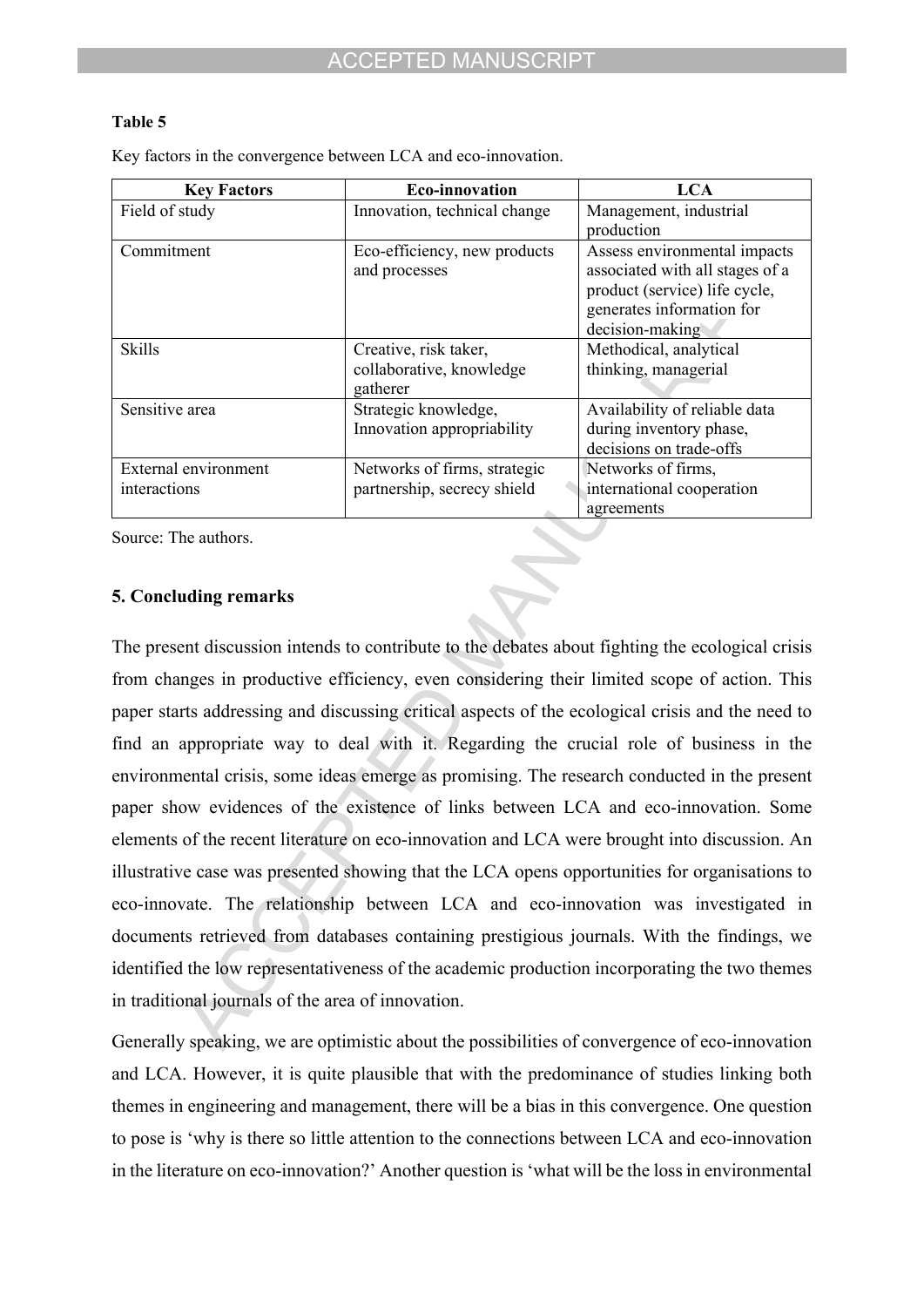terms with this predominance? To be properly answered, those questions will require further research. Nevertheless, one possibility of this imbalance in terms of interests in both areas may be the fact that the innovation studies are impregnated with economic concepts, where 'money' is a determining attribute; physical measures, such as the emission of greenhouse gases, are not typical units. In the Anthropocene times, more and more physical measures, such as the ecological footprint, gas emissions, among others, will gain prominence in decision making about innovation.

We hope that this work can motivate practical applications of eco-innovations arising from LCA methodology, leading to environmentally sustainable patterns of production and consumption. We also hope that future case studies on the topic could be developed. Finally, uncertainty remains about whether at some point it will be possible to link these two distinct theoretical bodies, eco-innovation and LCA, creating the foundations to a new research area.

#### **References**

Adams, R., Jeanrenaud, S., Bessant, J., Denyer D., Overy, P., 2016. Sustainability-oriented innovation: a systematic review. International Journal of Management Reviews 18, 180–205 DOI: 10.1111/ijmr.12068

Aggarwal, P., 2004. The effects of brand relationship norms on consumer attitudes and behavior. Journal of consumer research 31 (1), 87-101. <https://doi.org/10.1086/383426>

Andersen, M. M., 2008. Eco-innovation – towards a taxonomy and a theory. In: DRUID 25th Celebration Conference 2008, Entrepreneurship and Innovation – Organizations, Institutions, Systems and Regions, 17-20 June, Copenhagen.

Benedetto, L. D., Klemes, J., 2009. The environmental performance strategy map: an integrated LCA approach to support the strategic decision-making process. Journal of Cleaner Production 17 (10), 900-906. DOI:10.1016/j.jclepro.2009.02.012

Berkhout, F., 1996. Life cycle assessment and innovation in large firms. Business Strategy and the Environment 5, 145-155. DOI: 10.1002/(SICI)1099-0836(199609)

Bleischwitz, R., 2010. International Economics of Resource Productivity - Relevance, Measurement, Empirical Trends, Innovation, Resource Policies. International Economics and Economic Policy 7 (2–3), 227 – 244. DOI: 10.1007/s10368-010-0170-z

Bocken, N. M. P., Allwood, J. M., Willey, A. R., King, J. M. H., 2011. Development of an ecoideation tool to identify stepwise greenhouse gas emission reduction options for consumer goods. Journal of Cleaner Production  $19$ ,  $1279$  –  $1287$ . <https://doi.org/10.1016/j.jclepro.2011.04.009>

Boons, F., 2009. Creating Ecological Value. An Evolutionary Approach to Business Strategies and the Natural Environment. Elgar, Cheltenham. <http://dx.doi.org/10.4337/9781849801881>

Boons, F., Montalvo C., Quist J., Wagner, M., 2013. Sustainable innovation, business models and economic performance: an overview. Journal of Cleaner Production 45, 1-8. DOI: 10.1016/j.jclepro.2012.08.013.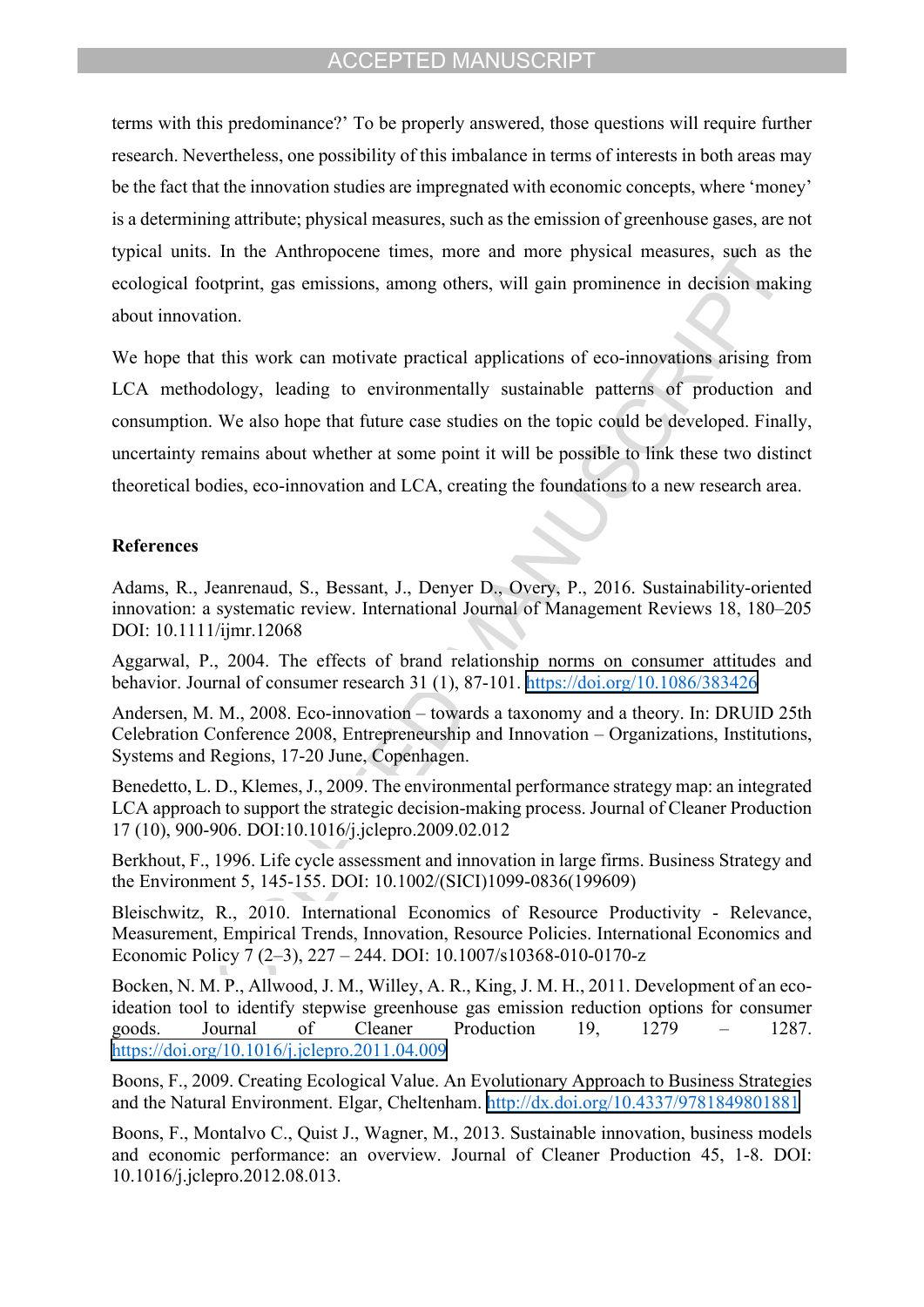Borghi, A. D., Binaghi, L., Borghi, M. D., Gallo, M., 2007. The application of the environmental product declaration to waste disposal in a sanitary landfill. The International Journal of Life Cycle Assessment 12 (1), 40–49. DOI: 10.1065/lca2005.08.224

Bossle, M.B., de Barcellos, M.D., Vieira, L.M., Sauvée, L., 2016. The drivers for adoption of eco-innovation. Journal of Cleaner Production 113, 861-872. DOI. 10.1016/j.jclepro.2015.11.033

Cambria, D., Pierangeli, D., 2012. Application of a life cycle assessment to walnut tree high quality wood production: a case study in southern Italy. Journal of Cleaner Production 23 (1), 37-46. DOI: 10.1016/j.jclepro.2011.10.031

Carrillo-Hermosilla, J., del Río, P., Könnola, T., 2009. What is eco-innovation?, in: Eco-Innovation. Palgrave Macmillan, London, pp. 6-27. DOI: 10.1057/9780230244856

Carrillo-Hermosilla, J., del Río, P., Könnölä, T., 2010. Definitions of eco-innovation and sustainable innovation. Journal of Cleaner Production 10 (18), 1073-1083. DOI: 10.1016/j.jclepro.2010.02.014.

Chappin, E.J., Ligtvoet, A., 2014. Transition and transformation: a bibliometric analysis of two scientific networks researching socio-technical change. Renewable and Sustainable Energy Reviews 30, 715-723. DOI: 10.1016/j.rser.2013.11.013

Cohen, B., Winn, M. I., 2007. Market imperfections, opportunity and sustainable entrepreneurship. Journal of Business Venturing 22 (1), 29-49. DOI: 10.1016/j.jbusvent.2004.12.001.

del Río, P., Peñasco, C., Romero-Jordan, D., 2016. What drives eco-innovators? A critical review of the empirical literature based on econometric methods. Journal of Cleaner Production 112, 2158-2170. DOI: 10.1016/j.jclepro.2015.09.009

Díaz-García, C., González-Moreno, Á., Sáez-Martínez, F., 2015. Eco-innovation: insights from a literature review. Innovation: Organization & Management 17, 6-23. DOI: 10.1080/14479338.2015.1011060

Doherty, B., Haugh, H., Lyon, F., 2014. Social enterprises as hybrid organizations: a review and research agenda. International Journal of Management Reviews 16, 417–436. DOI: 10.1111/ijmr.12028

EEA, 2015. The European environment  $-$  State and outlook 2015  $-$  Synthesis report, European Environment Agency. <https://www.eea.europa.eu/soer>(accessed October 2017).

EIO, 2011. The Eco-Innovation Challenge: Pathways to a resource-efficient Europe. Eco-Innovation Observatory. Funded by the European Commission, DG Environment, Brussels. http://www.eurosfaire.prd.fr/7pc/doc/1308928736 eco\_report\_2011.pdf (accessed October 2017).

EIO, 2016. Policies and Practices for Eco-Innovation Up-take and Circular Economy Transition. EIO Bi-annual report 2016. Eco-Innovation Observatory. Funded by the European Commission, DG Environment, Brussels. [https://ec.europa.eu/environment/ecoap/sites/ecoap\\_stayconnected/files/eio\\_2016\\_report.pdf](https://ec.europa.eu/environment/ecoap/sites/ecoap_stayconnected/files/eio_2016_report.pdf) (accessed October 2017).

Ekins, P., 2010. Eco-innovation for environmental sustainability: concepts, progress and policies. International Economics and Economic Policy 7 (2-3), 267-290. DOI: 10.1007/s10368-010-0162-z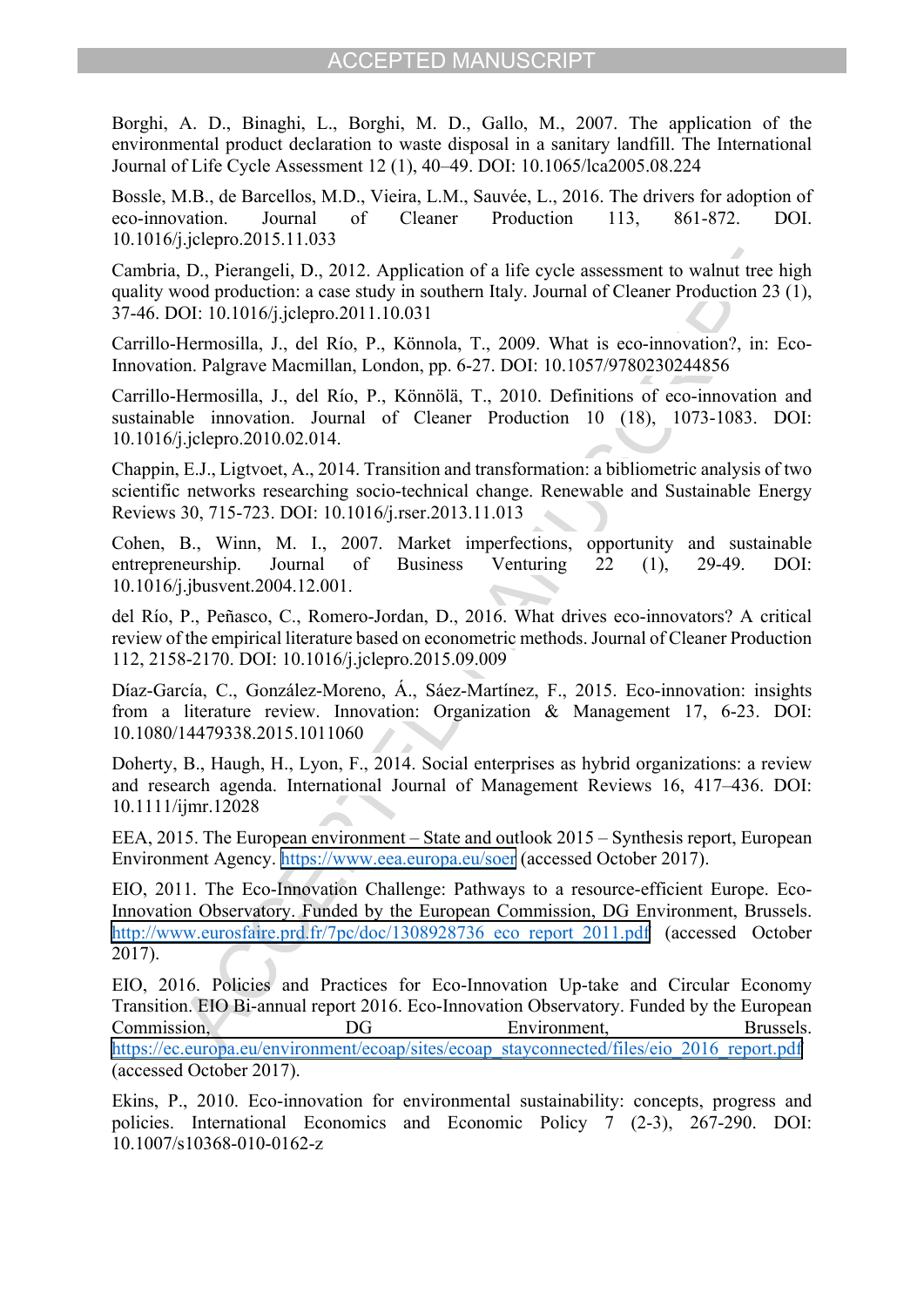Europe INNOVA, 2006. Thematic Workshop, Lead Markets and Innovation, 29-30 June 2006, Munich.

[http://www.eifn.ipacv.ro/include/documentations\\_files/Munich%20Thematic%20Workshop](http://www.eifn.ipacv.ro/include/documentations_files/Munich%20Thematic%20Workshop%20Output.pdf) [%20Output.pdf](http://www.eifn.ipacv.ro/include/documentations_files/Munich%20Thematic%20Workshop%20Output.pdf) (accessed October 2017).

European Commission, 2008. Call for proposals under the Eco-innovation 2008 programme. DG Environment. [http://ec.europa.eu/environment/etap/ecoinnovation/library\\_en.htm](http://ec.europa.eu/environment/etap/ecoinnovation/library_en.htm) (accessed October 2017).

European Commission, 2010. EUROPE 2020: a Strategy for Smart, Sustainable and Inclusive Growth, Brussels, 3.3.2010. Communication from the Commission, COM (2010) 2020. <http://eur-lex.europa.eu/LexUriServ/LexUriServ.do?uri=COM:2010:2020:FIN:EN:PDF> (accessed October 2017).

Foxon, T.: Andersen, M. M., 2009. The greening of innovation systems for eco-innovation  $$ towards an evolutionary climate mitigation policy. In: Accepted papers - DRUID Summer Conference 2009 DRUID Society, 17-19 June, Copenhagen.

Freeman, R. E., Harrison, J. S., Wicks, A. C., Parmar, B. L., de Colle, S., 2010. Stakeholder Theory: The state of the Art. New York, NY: Cambridge University Press. <https://doi.org/10.1017/CBO9780511815768>

Fussler, C., James, P., 1996. Driving Eco-Innovation: A Breakthrough Discipline for Innovation and Sustainability. London: Pitman Publishing. DOI: 10.1002/(SICI)1099- 0836(199711)6:5<297::AID-BSE128>3.0.CO;2-R

Gavel, Y., Iselid, L., 2008. Web of Science and Scopus: a journal title overlap study. Online Information Review 32 (1), 8-21. <https://doi.org/10.1108/14684520810865958>

Global Environmental Change Programme, 2001. Innovation and the Environment: Challenges  $\&$  Policy Options for the UK. Final report from workshops sponsored by the Economic  $\&$ Social Science Research Councilís Global Environmental Change Programm. Imperial College Centre for Energy Policy and Technology & the Fabian Society. SBN:1 903144 01 9 <http://www3.imperial.ac.uk/pls/portallive/docs/1/7294721.PDF>(accessed October 2017).

Guinée, J. B., Gorée, M., Heijungs, R., Huppes, G., Kleijn, R., Koning, A. de., Oers, L. V., Wegener, S. A., Suh, S., Udo, H. H. A., Bruijn, H., Duin, R. V., Huijbregts, M. A. J., 2001. Handbook on Life Cycle Assessment Operational Guide to the ISO Standards. Publisher: Kluwer Academic Publishers, Dordrecht. DOI: 10.1007/BF02978897

Guinée, J. B., Heijungs, R., Huppes, G., Zamagni, A., Masoni, P., Buonamici, R., Ekvall, T., Rydberg, T., 2011. Life cycle assessment: past, present, and future. Environmental Science  $\&$ Technology 45 (1), 90-96. DOI: 10.1021/es101316v

Gunther, A. C., Thorson, E., 1992. Perceived persuasive effects of product commercials and public service announcements: third-person effects in new domains. Communication Research 19 (5), 574-596. <https://doi.org/10.1177/009365092019005002>

Hemmelskamp, J., 2000. Environmental taxes and standards: an empirical analysis of the impact on innovation, in: Hemmelskamp J., Rennings K., Leone F. (Eds.), Innovation-Oriented Environmental Regulation. Physica, Heidelberg, pp. 303-329. [https://doi.org/10.1007/978-3-](https://doi.org/10.1007/978-3-662-12069-9_15) [662-12069-9\\_15](https://doi.org/10.1007/978-3-662-12069-9_15)

Hojnik, J., Ruzzier, M., 2016. The driving forces of process eco-innovation and its impact on performance: insights from Slovenia. Journal of Cleaner Production 133, 812-825. DOI: 10.1016/j.jclepro.2016.06.002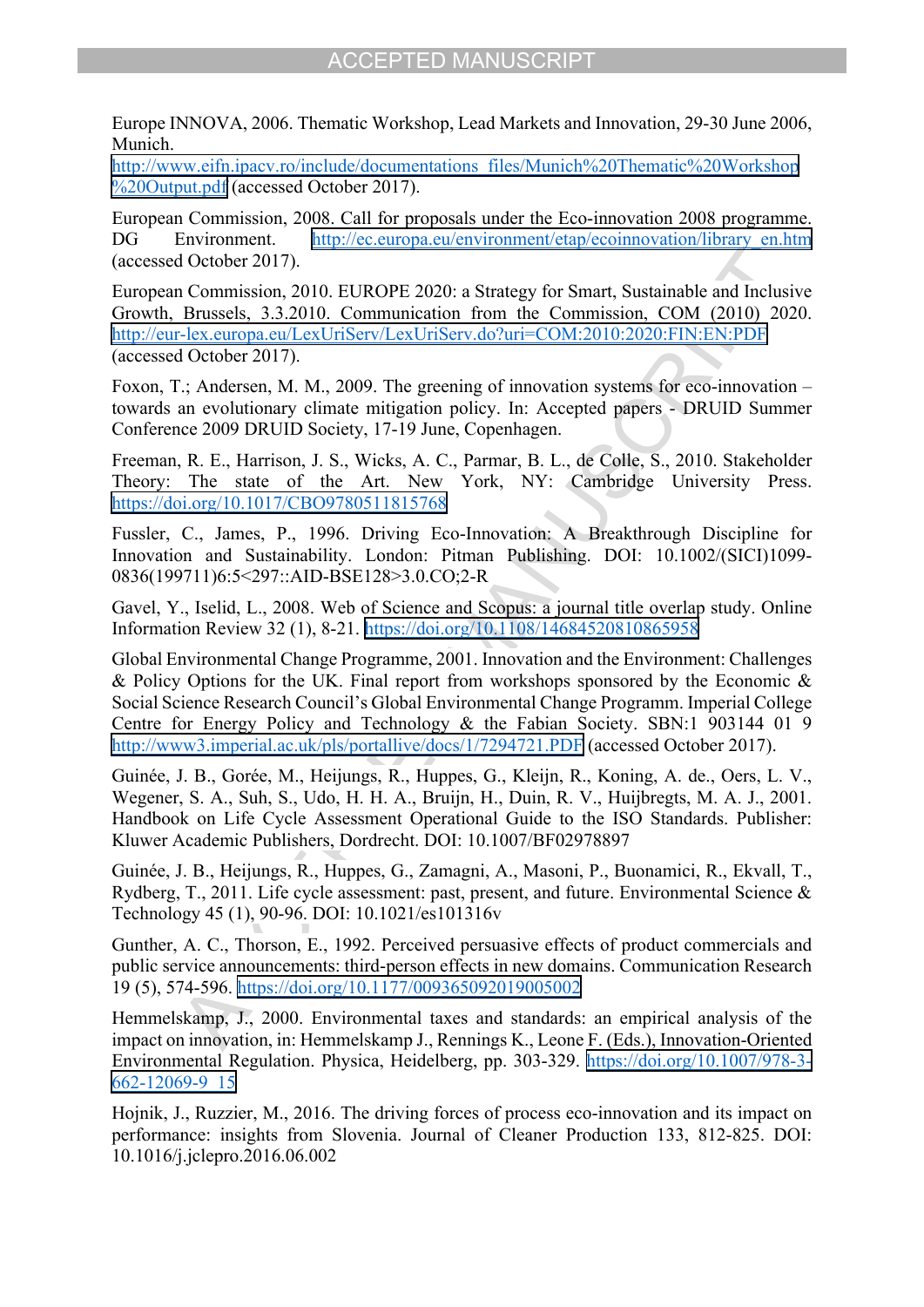Huesemann, M., Huesemann, J., 2011. Techno-Fix: Why Technology Won't Save Us or the Environment. Gabriola Island, B.C.: New Society Publishers.

Hunt, R. G., and W. E. Franklin. 1996. LCA – How it Came About – Personal Reflections on the Origin and the Development of LCA in the USA.‖ The International Journal of Life Cycle Assessment 1 (1): 4–7. DOI: 10.1007/BF02978624

IPCC, 2015. Climate Change 2014: Mitigation of Climate Change – Working Group III Contribution to the IPCC Fifth Assessment Report. Cambridge: Cambridge University Press. <https://doi.org/10.1017/CBO9781107415416> (accessed October 2017).

ISO Norm 14040, 2001. Life cycle assessment: principles and framework. Environmental management (ISO).

ISO Norm 14044, 2006. Life cycle assessment: requirement and guidelines. Environmental management (ISO).

Jansson, J., 2011. Consumer eco-innovation adoption: assessing attitudinal factors and perceived product characteristics. Business Strategy and the Environment 20 (3), 192-210. DOI: 10.1002/bse.690

Karakaya, E., Hidalgo, A., Nuur, C., 2014. Diffusion of eco-innovations: a review. Renewable Sustainable Energy Reviews 33, 392-399. DOI: 10.1016/j.rser.2014.01.083.

Kemp, R., 2009. From end-of-pipe to system innovation. Paper for DRUID Summer Conference, Copenhagen, June 17-19.

Kemp, R., Pearson, P., 2008. Final Report MEI Project about Measuring Eco-innovation. Maastricht. <http://search.oecd.org/env/consumption-innovation/43960830.pdf>(accessed September 2017).

Klemmer, P., Lehr, U., Löbbe, K., 1999. Environmental Innovation. Incentives and Barriers. Analytica, Berlin.

Klöpffer, W., 2012. The critical review of life cycle assessment studies according to ISO 14040 and 14044: Origin, purpose and practical performance. The International Journal of Life Cycle Assessment 17 (9), 1-7. DOI: 10.1007/s11367-012-0426-7

LÈna, P., Issberner, L-R., 2016. Anthopocene in Brazil: an inquiry into development obsession and policy limits. In: Issberner, L.-R., Léna, P. (Eds.) Brazil in the Anthropocene: Conflicts between Predatory Development and Environmental Policies. London: Routledge.

Liamsanguan, C., Gheewala, S. H., 2008. LCA: a decision support tool for environmental assessment of MSW management systems. Journal of Environmental Management 87 (1), 132–138. DOI:10.1016/j.jenvman.2007.01.003

Löfgren, B., Tillman, A., Rinde, B., 2011. Manufacturing actor's LCA. Journal of Cleaner Production 19 (17-18), 2025-2033. DOI: 10.1016/j.jclepro.2011.07.008

Machiba, T., 2010. Eco-innovation for enabling resource efficiency and green growth: development of an analytical framework and preliminary analysis of industry and policy practices. International Economics and Economic Policy 7 (2-3), 357-370. <https://doi.org/10.1007/s10368-010-0171-y>

Montalvo, C., 2008. General wisdom concerning the factors affecting the adoption of cleaner technologies: a survey  $1990-2007$ . Journal of Cleaner Production 16 (1), S7-S13. DOI: 10.1016/j.jclepro.2007.10.002.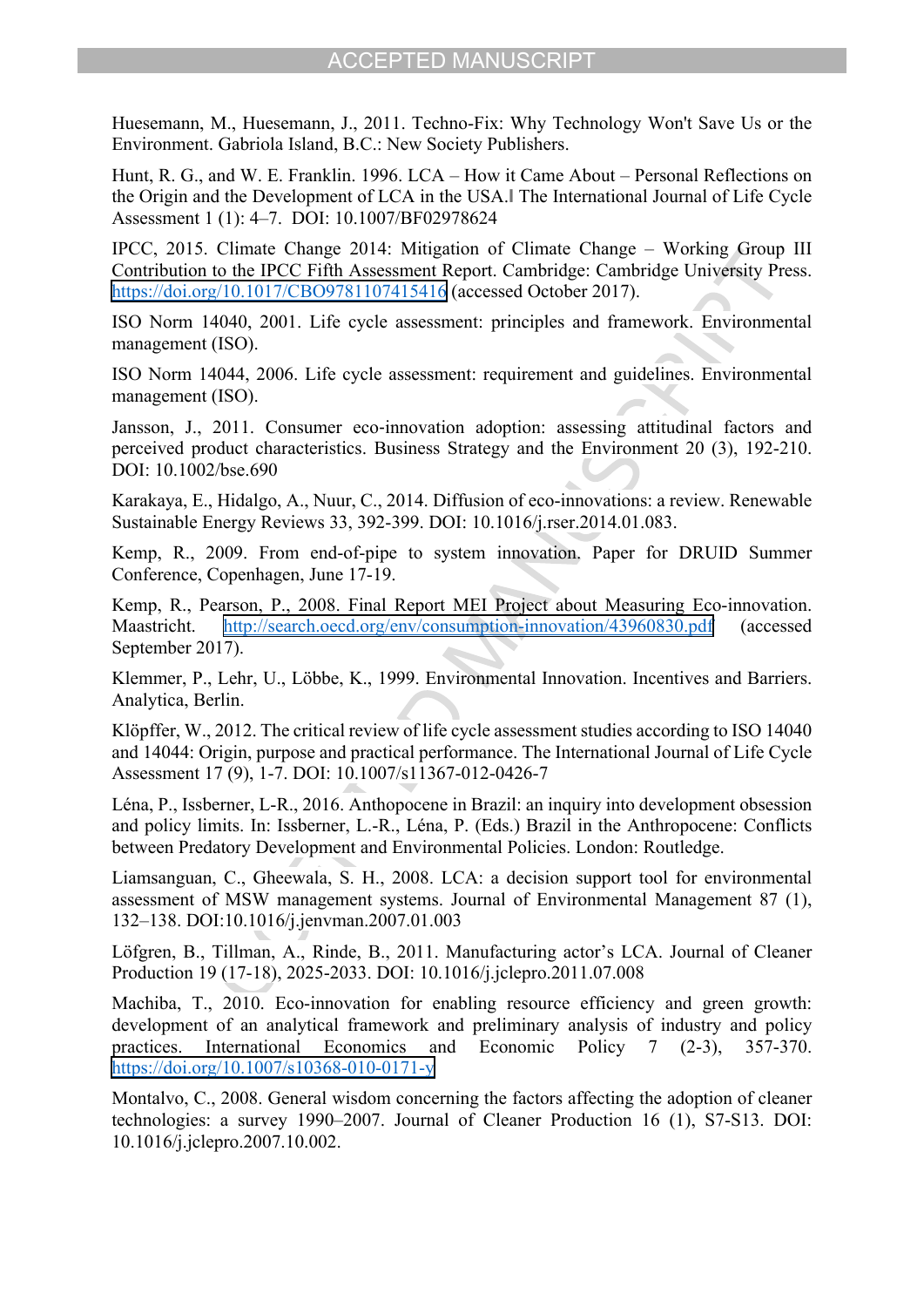Motta, W. H., Prado, P., Issberner, L-R., 2015. Life Cycle Assessment and the Eco-innovation Generation. In: PLATE Conference Proceedings 2015, Product Lifetimes And The Environment, 17-19 June, Nottingham. ISBN 978-0-9576009-9-7

Motta, W. H., Prado, P., Issberner, L-R., 2015. Eco-innovation: its inverse relationship with natural resources use and waste generation. In: PLATE Conference Proceedings 2015, Product Lifetimes And The Environment, 17-19 June, Nottingham. ISBN 978-0-9576009-9-7

Motta, W., Prado, P., Issberner, L.-R., 2017. Eco-Innovations: Kick-Starting the Circular Economy. In: ECSEE Official Conference Proceedings 2017, The European Conference on Sustainability, Energy & the Environment, 7-9 July, Brighton. ISSN: 2188-1146.

OECD, 2009. Sustainable manufacturing and eco-innovation. Framework, practices and measurement. Synthesis report. Paris. <https://www.oecd.org/innovation/inno/43423689.pdf> (accessed September 2017).

OECD, 2011. Better Policies to Support Eco-innovation. OECD Publishing, Paris. <http://dx.doi.org/10.1787/9789264096684-en>(accessed September 2017).

OECD, 2012. The future of eco-innovation: The Role of Business Models in Green Transformation. Danish Business Authority Langelinie AllÈ 17, Copenhagen, Denmark. <https://www.oecd.org/innovation/inno/49537036.pdf>(accessed September 2017).

O'Hare, J., Dekoninck, E., McMahon, C., Turnbull, A., 2010. Adapting innovation tools to the eco-innovation requirements of industry: case study results. International Journal of Design Engineering 3 (2), 172-194. DOI: 10.1504/IJDE.2010.034863

Oltra, V., 2008. Environmental innovation and industrial dynamics: the contributions of evolutionary economics. Working Papers of GREThA, 2008-28. Available at: <http://cahiersdugretha.u-bordeaux4.fr/2008/2008-28.pdf>(accessed October 2017).

Oltra, V., Saint Jean, M., 2009. Sectoral systems of environmental innovation: an application to the French automotive industry. Technological Forecasting & Social Change 76, 567-583. DOI: 10.1016/j.techfore.2008.03.025

Özdemirci, A., 2011. Corporate entrepreneurship and strategy process: a performance based research on Istanbul market. Procedia Social and Behavioral Sciences 24 (15), 611–626. DOI:10.1016/j.sbspro.2011.09.068

Pacheco, D. A. J., ten Caten, C. S., Jung, C. F., Ribeiro, J. L. D., Navas, H. V. G., Cruz-Machado, V. A., 2017. Eco-innovation determinants in manufacturing SMEs: Systematic review and research directions. Journal of Cleaner Production 142, 2277-2287. DOI: 10.1016/j.jclepro.2016.11.049

Piekarski, C. M., Luz, L. M., Zocche, L., Francisco, A. C., 2013. Life cycle assessment as entrepreneurial tool for business management and green innovations. Journal of Technology Management & Innovation 8 (1), 44-53. DOI: 10.4067/S0718-27242013000100005

Pieragostini, C., Mussati, M. C., Aguirre, P., 2012. On process optimization considering LCA methodology. Journal of Environmental Management 96 (1), 43-54. DOI: 10.1016/j.jenvman.2011.10.014

Porter, M., Kramer, M., 2011. Creating Shared Value. How to reinvent capitalism  $-$  and unleash the wave of innovation and growth. Harvard Business Review.

Prado, P., Issberner, L.-R., 2016. Determinants of eco-innovations in Brazilian firms: a review. In: Proceedings of the British Academy of Management 2016 Conference – Thriving in Turbulent Times, 6-8 September, Newcastle Upon Tyne.